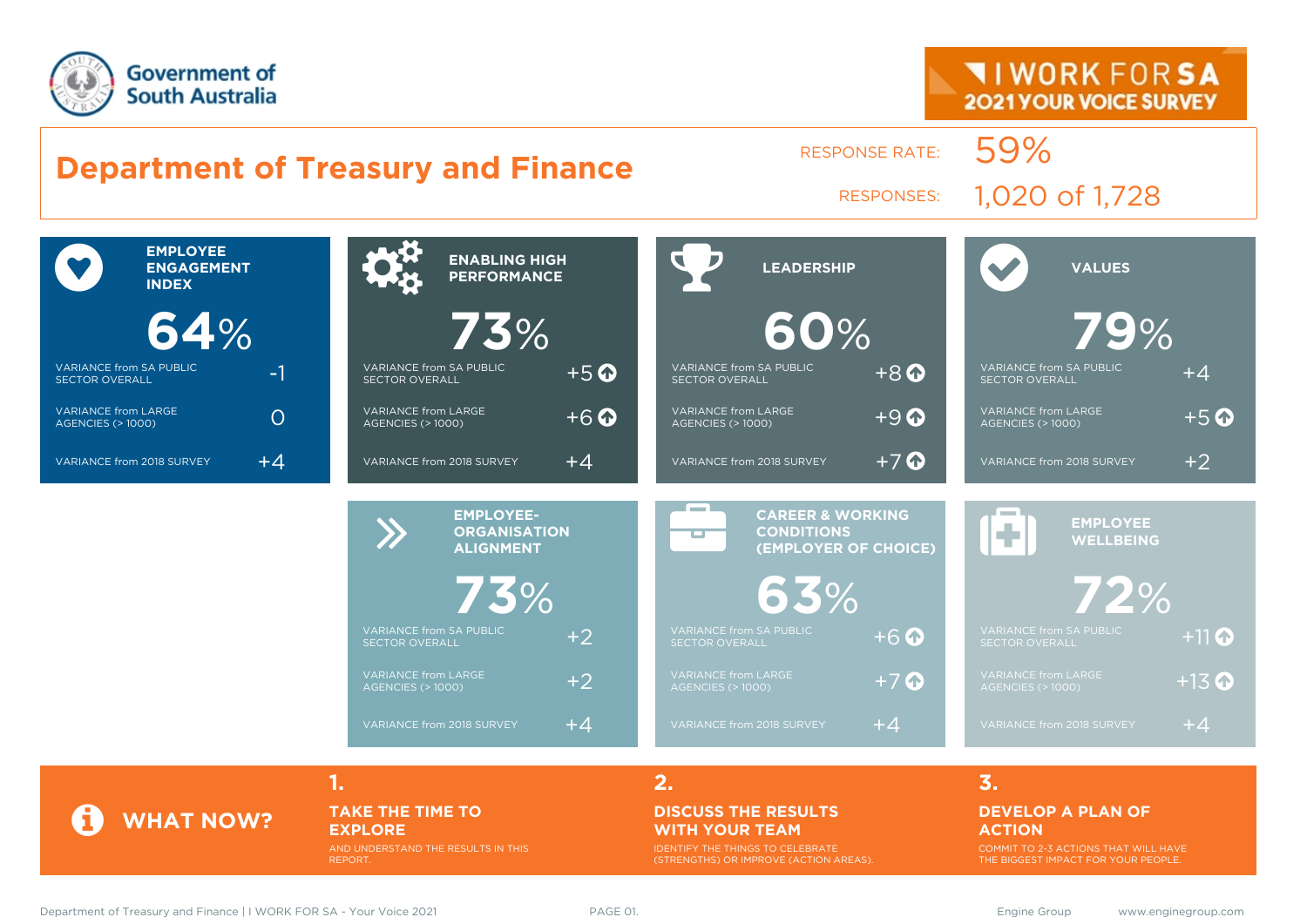### **TIPS & SUGGESTIONS**

### **UNDERSTANDING YOUR REPORT AND GETTING TO ACTION!**

THE SCORES ON THE FRONT PAGE GIVE YOU SOME SUMMARY INFORMATION. FIRST TAKE THE TIME TO FULLY UNDERSTAND THIS REPORT BEFORE SHARING WITH OTHERS.

# **01.**

**Take the time to digest the scores and identify the areas where you are performing well.**

These will tend to be high scores which are notably above any comparative scores. These should be celebrated. Share the good news with employees.

WHAT IS YOUR RESPONSE RATE? IF HIGH, THE RESULTS WILL BE REPRESENTATIVE OF THE VIEWS OF YOUR COLLEAGUES. IF LOW (<20%) TAKE CARE WHEN INTERPRETING THE RESULTS. ENCOURAGE ALL COLLEAGUES TO HELP WITH ACTION PLANNING AND HOPEFULLY THIS WILL ENCOURAGE THEM TO COMPLETE THE SURVEY NEXT TIME.

HOW DO YOUR SCORES COMPARE TO THE AVAILABLE COMPARISONS?

**ARE THERE ANY SCORES THAT ARE UNEXPECTED?**

### **Identify areas that need improvement. 02.**

These will be the lower scores, and/or those which are scoring notably below your comparators. Discuss these areas with your colleagues in focus groups or one-to-one discussions. Gather their thoughts and solutions before deciding actions to take.

**04.**

**impact on employee engagement.**

**Consider what actions could be taken which will have the greatest** 

It may be helpful to discuss with your manager or other colleagues (your peers, HR, subject matter experts) to share ideas before

developing plans for action.

There are lots of websites of ideas and case studies to give you further inspiration

and top tips.

Review the high neutral responses (lots of employees ticking 'neither agree nor disag **employees ticking 'neither agree nor disagree')**

> Ask your colleagues about their views to find out what is causing this uncertainty. More communication and involvement may help to shift them to a positive frame of mind.

> > Some actions may be 'quick wins' and short term. However, in most instances, you will need to think Some actions may be 'quick wins'<br>and short term. However, in most<br>instances, you will need to think<br>longer term.

**What do you want employees to be saying about their working lives in the future?**

**What should be put in place to achieve this?**

The 'All questions' pages show every question asked in positively (strongly agree + agree), neutrally (neither agree nor disagree) or negatively (disagree + strongly disagree). Look at how your positive score compares to your parent unit, and your last survey's results.

**Is there room for**  Is there room for<br>improvement?

Department of Treasury and Finance | I WORK FOR SA - Your Voice 2021 PAGE 02. Some and Department of Treasury and Finance | I WORK FOR SA - Your Voice 2021 PAGE 02.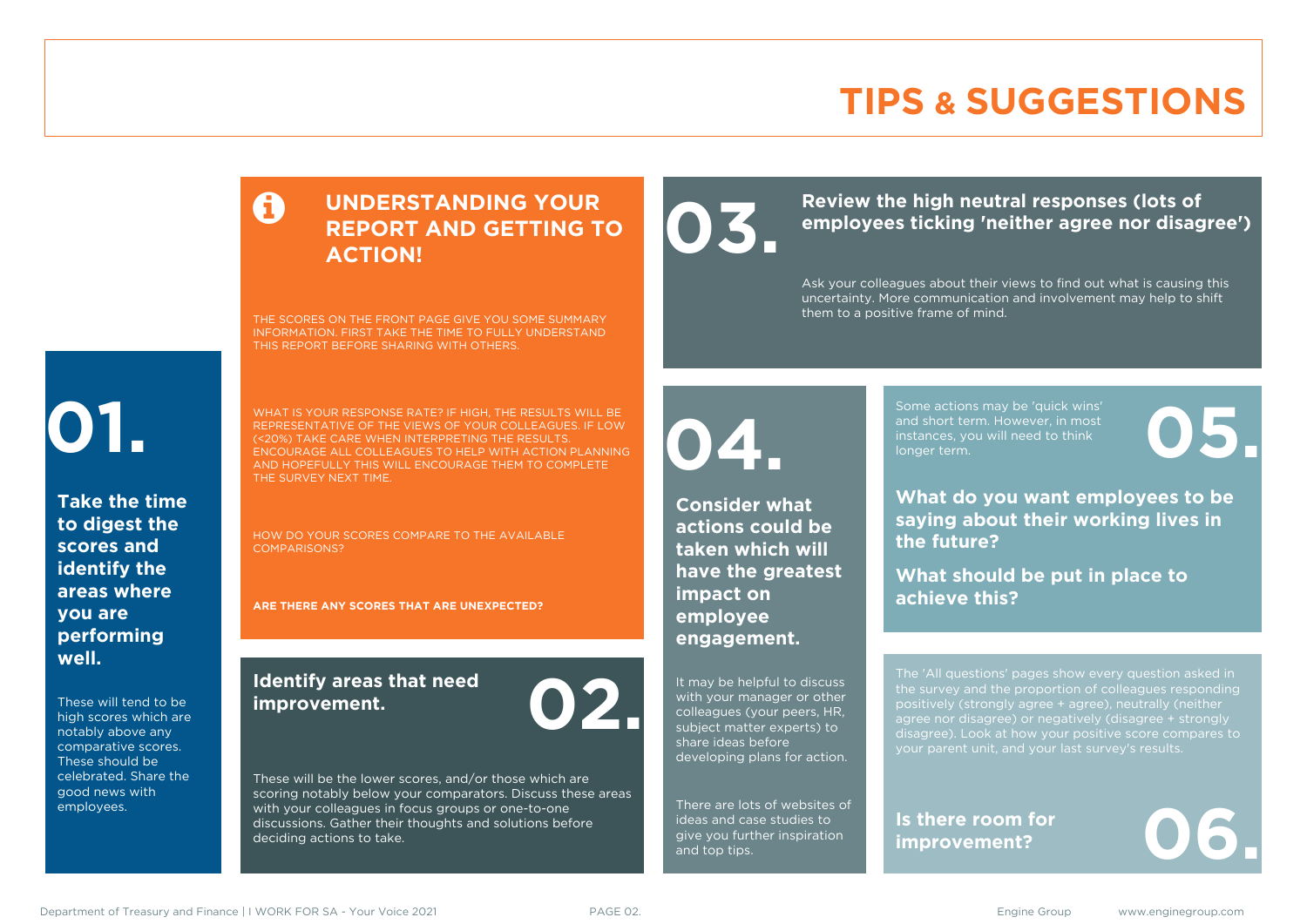### **WHAT'S NEXT**

### A

### **WHAT'S NEXT?**

SHARE RESULTS WITH YOUR PEOPLE.

SPEND TIME EXPLORING THE DRIVERS BEHIND THE SCORES WITH YOUR PEOPLE.

DISCUSS WITH THEM WHAT ACTIONS THEY FEEL SHOULD BE TAKEN WHICH WILL HAVE THE GREATEST IMPACT ON EMPLOYEE ENGAGEMENT.

AGREE ON A SMALL NUMBER OF IMPACTFUL ACTIONS.

AGREE HOW YOU WILL MEASURE THAT ACTIONS HAVE BEEN SUCCESSFUL.

**COMMUNICATE** PROGRESS AGAINST YOUR ACTIONS.



**'I believe action will be taken on the results from this survey by the sector.'**

VARIANCE FROM 2018 SURVEY

 $+12$ ര

VARIANCE FROM SA PUBLIC SECTOR **OVERALL**  $+10a$ 

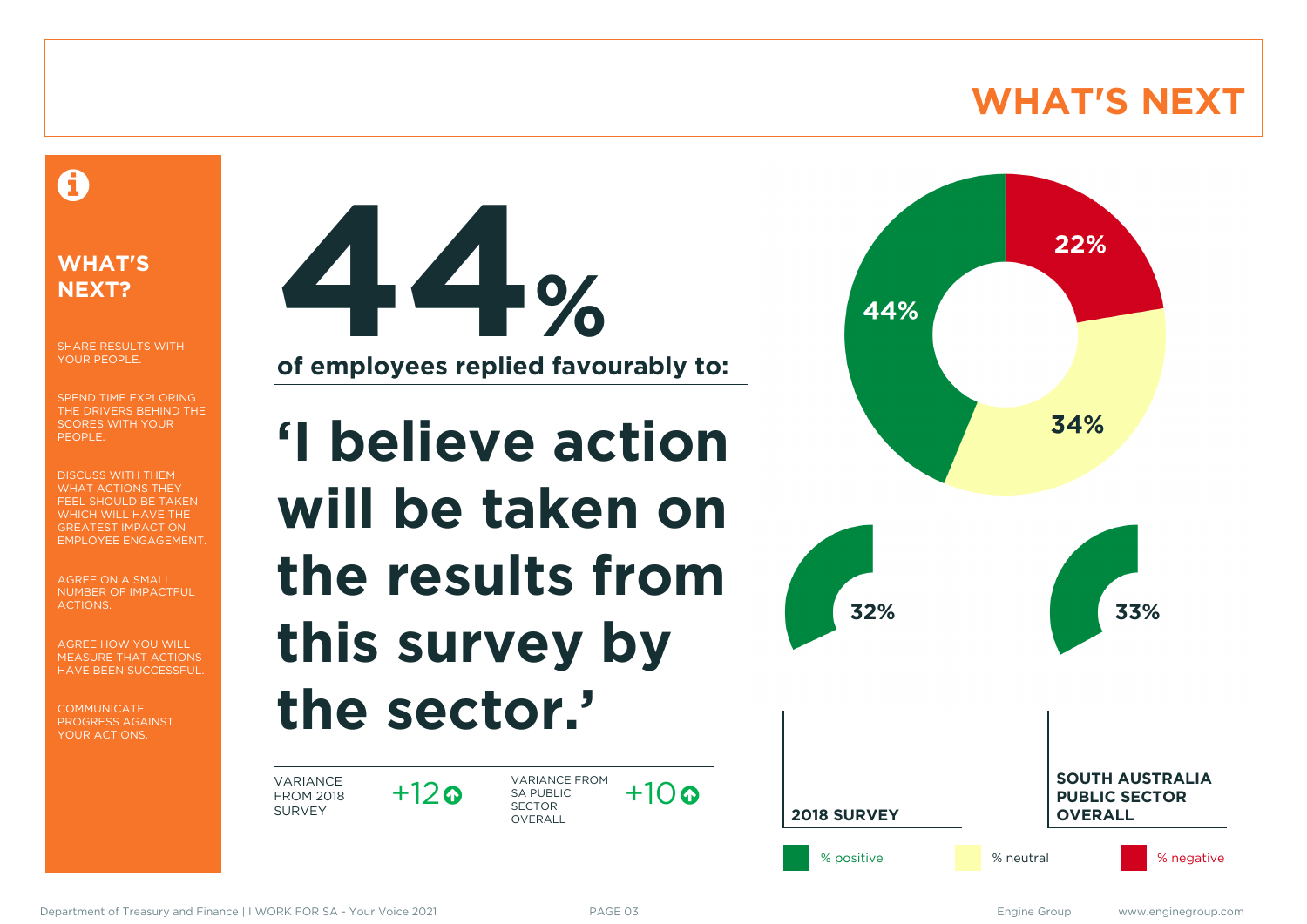### **HEADLINE SCORES**

**%**

**HIGHEST POSITIVE SCORING QUESTIONS % POSITIVE Q11g.** I understand how my work contributes to my agency's objectives **90**% **Q12e.** People in my workgroup are committed to workplace safety **89**% **Q11m.** I am happy to go the 'extra mile' at work when required **88**% **Q11b.** I understand what is expected of me to do well in my role **88**% **Q12b.** The people in my workgroup behave in an accepting manner towards people from diverse backgrounds **87**% **HIGHEST NEUTRAL SCORING QUESTIONS % NEUTRAL Q16h.** I am confident in relating my agency's Reconciliation Action Plan to my work **45**% **Q16i.** I am satisfied with the cultural learning opportunities within my agency **35**% **Q28.** I believe action will be taken on the results from this survey by the sector **34**% **Q14d.** Learning and development activities I have completed in the past 12 months have helped to improve my performance **33**% **Q27c.** My agency motivates me to help it achieve its objectives **30**% **HIGHEST NEGATIVE SCORING QUESTIONS NEGATIVE Q11h.** I think it is safe to speak up and challenge the way things are done in this agency **28**% **Q14g.** I am satisfied with the opportunities available for career development in my agency **27**% **Q29.** I believe action will be taken on the results from this survey by my agency **26**% **Q17c.** I feel the level of stress in my job is appropriate **24**% **Q16f.** In my agency, recruitment and promotion decisions are fair **24**% \*Note: Agency specific questions have been excluded from the above rankings. **A** FIND YOUR **HIGHEST SCORES THESE QUESTIONS ARE YOUR HIGHEST SCORING.** WHAT ARE EMPLOYEES MOST POSITIVE ABOUT? **(STRENGTHS)** WHAT ARE EMPLOYEES MOST NEUTRAL ABOUT? WHERE A LOT OF EMPLOYEES ARE RESPONDING 'NEITHER AGREE NOR DISAGREE' (% NEUTRAL), THIS MAY INDICATE MIXED VIEWS OR INCONSISTENT **EXPERIENCES (AREAS OF POTENTIAL)** WHAT ARE EMPLOYEES MOST NEGATIVE ABOUT? **(AREAS OF CONCERN)** Department of Treasury and Finance | I WORK FOR SA - Your Voice 2021 PAGE 04. Engine Group Engine Group www.enginegroup.com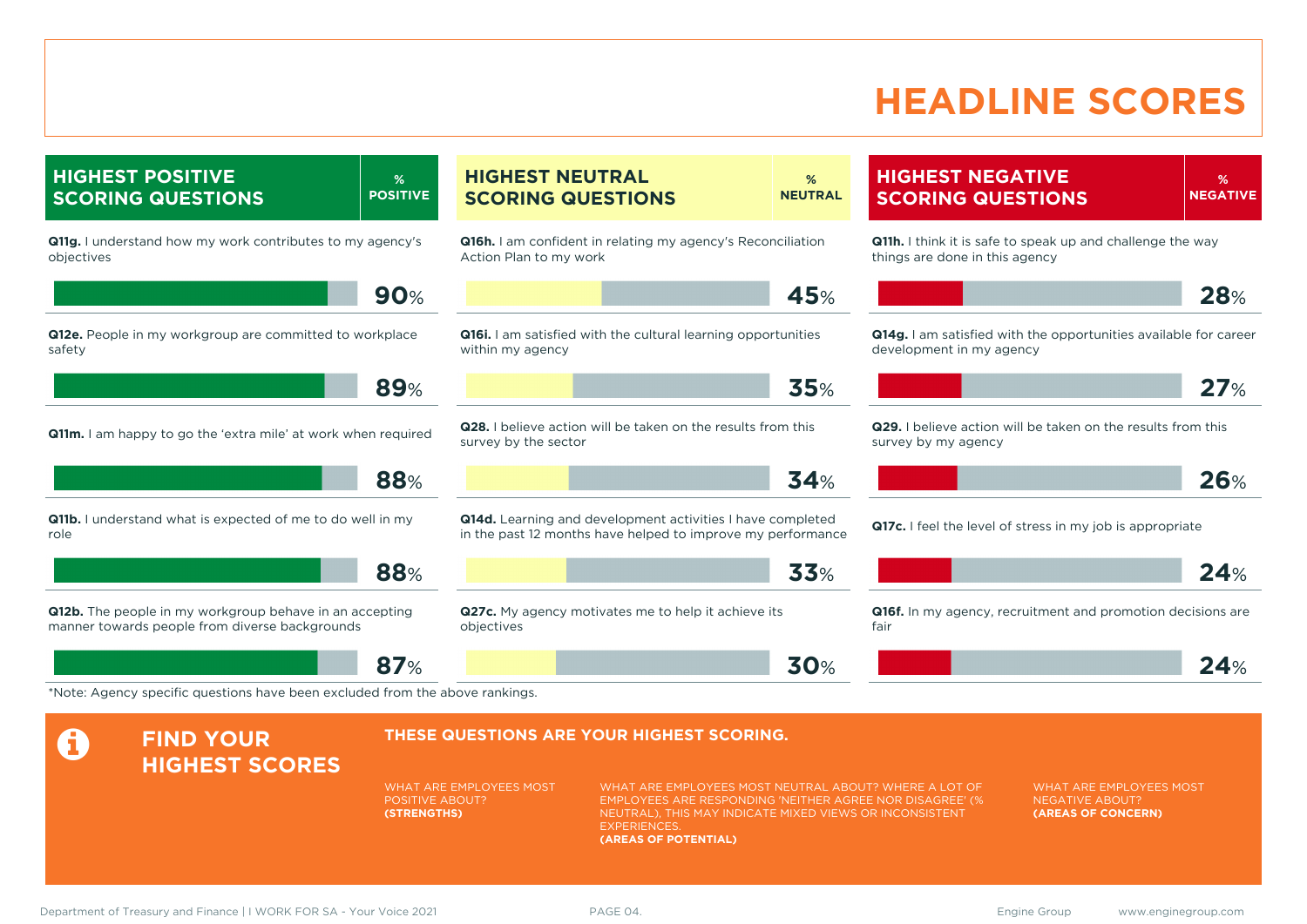### **EMPLOYEE ENGAGEMENT**

0

### **HOW ENGAGED IS YOUR TEAM?**

THESE RESULTS PROVIDE A MEASURE OF ENGAGEMENT FOR YOUR TEAM.

THE ENGAGEMENT SCORE TELLS US THE EXTENT TO WHICH YOUR PEOPLE ARE PROUD TO WORK HERE, WOULD RECOMMEND IT, INTEND TO STAY, AND STRIVE TO GO ABOVE AND BEYOND (SAY, STAY AND STRIVE).

THERE'S A LOT OF EVIDENCE TO SHOW A STRONG LINK BETWEEN ENGAGED COLLEAGUES AND IMPROVED BUSINESS PERFORMANCE.

|               | <b>YOUR</b><br><b>EMPLOYEE</b><br>64 <sub>%</sub><br><b>ENGAGEMENT</b><br><b>SCORE</b> | <b>RESPONSE SCALE</b> |                 | %<br><b>POSITIVE</b> | <b>VARIANCE</b><br><b>FROM</b><br>2018<br><b>SURVEY</b><br>$+4$ | <b>VARIANCE</b><br><b>FROM SA</b><br><b>PUBLIC</b><br><b>SECTOR</b><br><b>OVERALL</b><br>$-1$ | <b>VARIANCE</b><br><b>FROM LARGE</b><br>AGENCIES (><br>1000<br>$\circ$ |
|---------------|----------------------------------------------------------------------------------------|-----------------------|-----------------|----------------------|-----------------------------------------------------------------|-----------------------------------------------------------------------------------------------|------------------------------------------------------------------------|
|               | Q27d. Iam proud to tell others I work for my agency                                    | 21<br>40              | 25<br>8         | 61%                  | $+4$                                                            | $-6o$                                                                                         | $-5$ $\odot$                                                           |
| <b>SAY</b>    | <b>Q27e.</b> I would recommend my agency as a good place<br>to work                    | 20<br>39              | 24<br>8<br>9    | <b>59%</b>           | $+2$                                                            | $+2$                                                                                          | $+3$                                                                   |
| <b>STAY</b>   | Q27b. I feel a strong personal attachment to my agency                                 | 40<br>15              | 30<br><b>10</b> | <b>55%</b>           | $+5$ <sup>O</sup>                                               | $-7o$                                                                                         | $-6$ $\odot$                                                           |
|               | Q27a. My agency really inspires me to do the best work<br>every day                    | 14<br>44              | 29<br>8         | <b>58%</b>           | $+14$ $\odot$                                                   | $+2$                                                                                          | $+4$                                                                   |
| <b>STRIVE</b> | Q27c. My agency motivates me to help it achieve its<br>objectives                      | 14<br>41              | 30<br>10        | 55%                  | $+5$ <sup>O</sup>                                               | $+2$                                                                                          | $+3$                                                                   |

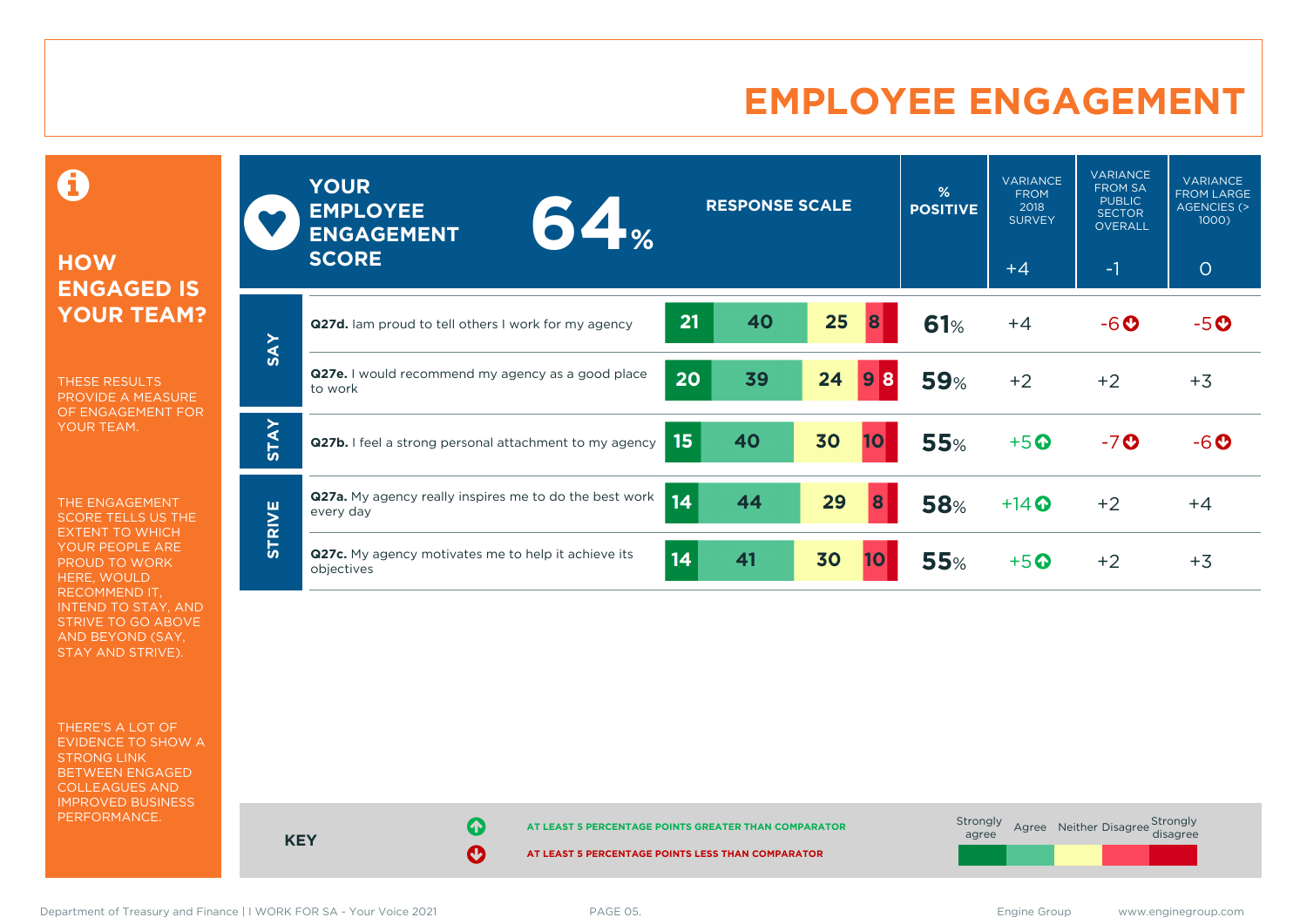# **KEY QUESTIONS TO FOCUS ON**

|                                                                                                                                                                                                                              | AT LEAST 5 PERCENTAGE POINTS LESS<br>AT LEAST 5 PERCENTAGE POINTS<br><b>THAN COMPARATOR</b><br><b>GREATER THAN COMPARATOR</b>         | %<br><b>POSITIVE</b> | <b>VARIANCE</b><br><b>FROM</b><br>2018<br><b>SURVEY</b> | <b>VARIANCE FROM</b><br><b>SA PUBLIC</b><br><b>SECTOR OVERALL</b> | <b>VARIANCE FROM</b><br><b>LARGE AGENCIES</b><br>(>1000) |
|------------------------------------------------------------------------------------------------------------------------------------------------------------------------------------------------------------------------------|---------------------------------------------------------------------------------------------------------------------------------------|----------------------|---------------------------------------------------------|-------------------------------------------------------------------|----------------------------------------------------------|
| <b>WHAT TO</b><br><b>FOCUS ON?</b>                                                                                                                                                                                           | Q17b. I think my agency cares about my health<br>and wellbeing                                                                        | <b>68%</b>           | $+10$                                                   | $+14$ $\odot$                                                     | $+17$ $\odot$                                            |
| THESE QUESTIONS HAVE<br><b>BEEN IDENTIFIED THROUGH</b><br>STATISTICAL ANALYSIS AS<br><b>HAVING THE STRONGEST</b><br><b>INFLUENCE ON YOUR</b><br><b>EMPLOYEE ENGAGEMENT</b><br>SCORE.                                         | Q16c. When things go wrong, my agency uses<br>this as an opportunity to review, learn, and<br>improve the management of similar risks | 63%                  | $+11$ <sup>o</sup>                                      | $+7$                                                              | $+7$                                                     |
| IF YOU FOCUS ON<br><b>IMPROVING THE LOWER</b><br><b>SCORING QUESTIONS AND</b><br><b>MAINTAINING THE HIGHER</b><br><b>SCORING QUESTIONS, IT</b><br>WILL HAVE THE BIGGEST<br><b>IMPACT ON YOUR</b><br><b>ENGAGEMENT SCORE.</b> | Q15a. I believe senior managers provide clear<br>direction for the future of the agency                                               | 56%                  | $+80$                                                   | $+9$                                                              | $+10$ Q                                                  |
| SEE APPENDIX A -<br>METHODOLOGY FOR MORE<br><b>INFORMATION ON HOW</b><br>THIS STATISTICAL<br>ANALYSIS WAS DONE.                                                                                                              | Q15d. I feel senior managers in my agency<br>actively engage with employees                                                           | <b>58%</b>           |                                                         | $+13$ <sup><math>\odot</math></sup>                               | $+15$ <sup><math>\odot</math></sup>                      |
| <b>DEVELOP ACTIONS AND</b><br><b>ACTIVITIES TO ADDRESS</b><br>THESE QUESTIONS TO<br><b>IMPROVE THE EXPERIENCE</b><br><b>EMPLOYEES HAVE AT</b><br><b>WORK AND DRIVE HIGHER</b><br>PERFORMANCE.                                | Q15g. I feel that senior managers keep<br>employees informed about what's going on                                                    | 56%                  | $+11$                                                   | $+11$                                                             | $+12$ @                                                  |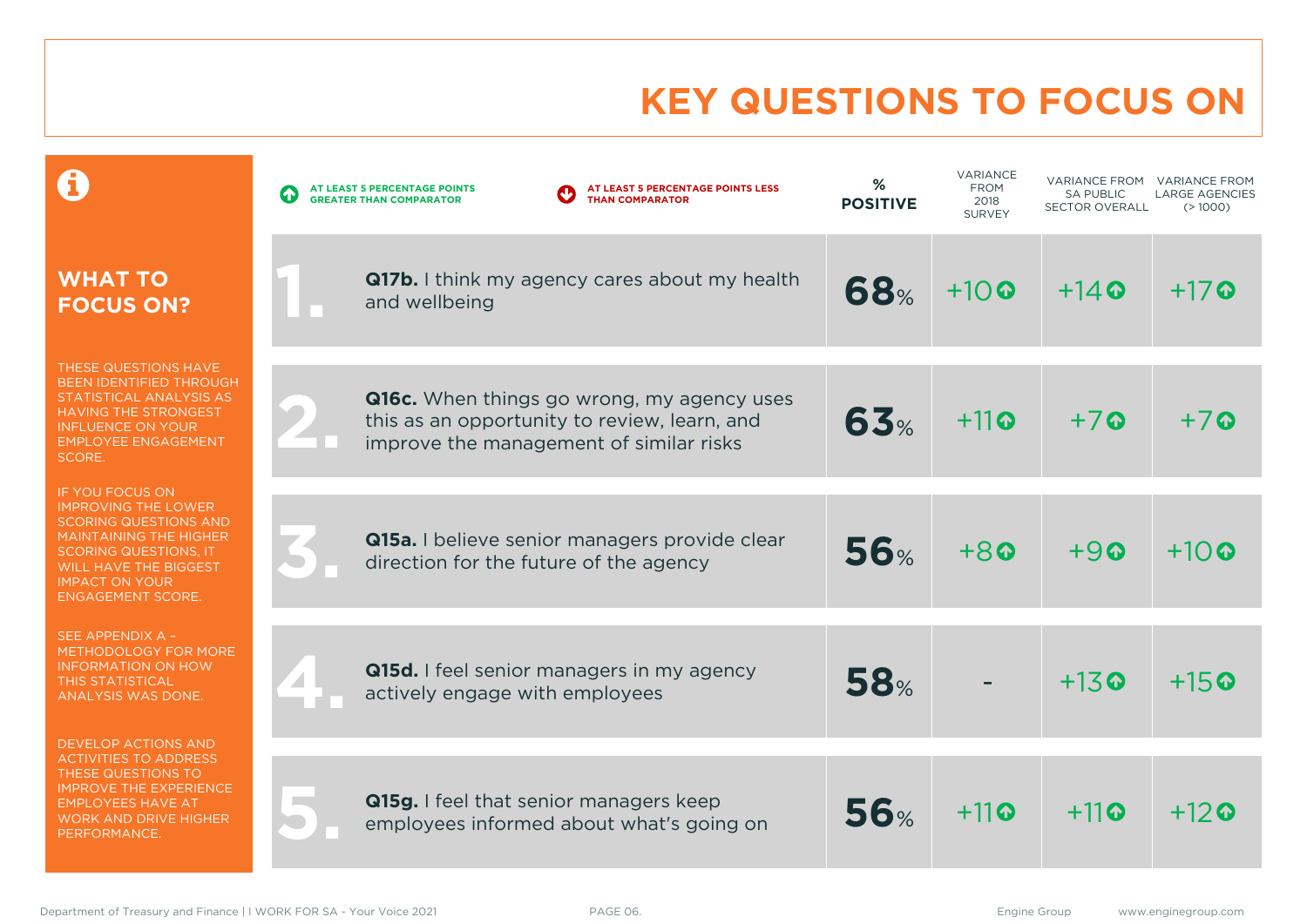## **ENABLING HIGH PERFORMANCE**

 $\mathbf \Theta$ 

#### **EXPLORE THE QUESTIONS MAKING UP EACH INDEX**

THE HIGH PERFORMANCE INDEX MEASURES THE EXTENT TO WHICH MANAGERS ENABLE HIGH PERFORMANCE WITHIN TEAMS THROUGH IDEAS GENERATION, RECOGNITION, **PERFORMANCE** MANAGEMENT, FEEDBACK AND BEHAVIOURS.

THE WAY MANAGERS INTERACT WITH TEAM MEMBERS HAS A BIG IMPACT ON INDIVIDUAL AND TEAM PERFORMANCE.

WHAT IS WORKING WELL?

WHAT AREAS DO YOU NEED TO FOCUS ON?

| <b>ENABLING HIGH<br/>PERFORMANCE</b><br>73%                                                                                  | <b>RESPONSE SCALE</b> |          |           | %<br><b>POSITIVE</b> | <b>VARIANCE</b><br><b>FROM</b><br>2018<br><b>SURVEY</b> | <b>VARIANCE</b><br><b>FROM SA</b><br><b>PUBLIC</b><br><b>SECTOR</b><br><b>OVERALL</b> | <b>VARIANCE</b><br><b>FROM LARGE</b><br><b>AGENCIES (&gt;</b><br>1000) |
|------------------------------------------------------------------------------------------------------------------------------|-----------------------|----------|-----------|----------------------|---------------------------------------------------------|---------------------------------------------------------------------------------------|------------------------------------------------------------------------|
|                                                                                                                              |                       |          |           |                      | $+4$                                                    | $+5$ <sup><math>\odot</math></sup>                                                    | $+6$ <sup><math>\odot</math></sup>                                     |
| <b>Q13a.</b> My manager encourages us to come up with new or<br>better ways of doing things                                  | 34                    | 41       | 15        | 76%                  | $+3$                                                    | $+7$ $\odot$                                                                          | $+8$ <sup><math>\odot</math></sup>                                     |
| Q13b. My manager listens to what I have to say                                                                               | 39                    | 41       | 11        | <b>80%</b>           | $+2$                                                    | $+6$ $\odot$                                                                          | $+7$ $\odot$                                                           |
| Q13c. My manager treats me with respect                                                                                      | 44                    | 41       | 8         | <b>84%</b>           | $+4$                                                    | $+4$                                                                                  | $+5$ $\odot$                                                           |
| Q13d. My manager gives me responsibility and holds me<br>to account for what I deliver                                       | 39                    | 47       | <b>10</b> | 86%                  | $+3$                                                    | $+4$                                                                                  | $+5$ $\odot$                                                           |
| Q13e. I have confidence in the decisions my manager<br>makes                                                                 | 36                    | 39       | 16        | <b>75%</b>           | $+4$                                                    | $+7$ $\odot$                                                                          | $+8$ <sup><math>\odot</math></sup>                                     |
| Q13f. My manager recognises and acknowledges when I<br>have done my job well                                                 | 37                    | 41       | 12        | <b>78%</b>           | $+9$                                                    | $+9$ $\odot$                                                                          | $+11$ <sup>O</sup>                                                     |
| <b>Q14b.</b> In the last 12 months I received useful feedback on<br>my work to enable me to deliver required results         | 26                    | 47       | 16<br>8   | <b>74%</b>           | $+6$ $\Omega$                                           | $+9$ $\odot$                                                                          | $+10$ $\odot$                                                          |
| Q14c. My performance is assessed against clear criteria                                                                      | 19                    | 46       | 22<br>8   | <b>66%</b>           | $+3$                                                    | $+8$ $\odot$                                                                          | $+9$ $\odot$                                                           |
| Q14d. Learning and development activities I have<br>completed in the past 12 months have helped to improve<br>my performance | 17                    | 33<br>35 |           | 52%                  | $+2$                                                    | $-3$                                                                                  | $-4$                                                                   |

**KEY**

**AT LEAST 5 PERCENTAGE POINTS GREATER THAN COMPARATOR** 

| Strongly<br>agree |  | Agree Neither Disagree Strongly<br>disagree |
|-------------------|--|---------------------------------------------|
|                   |  |                                             |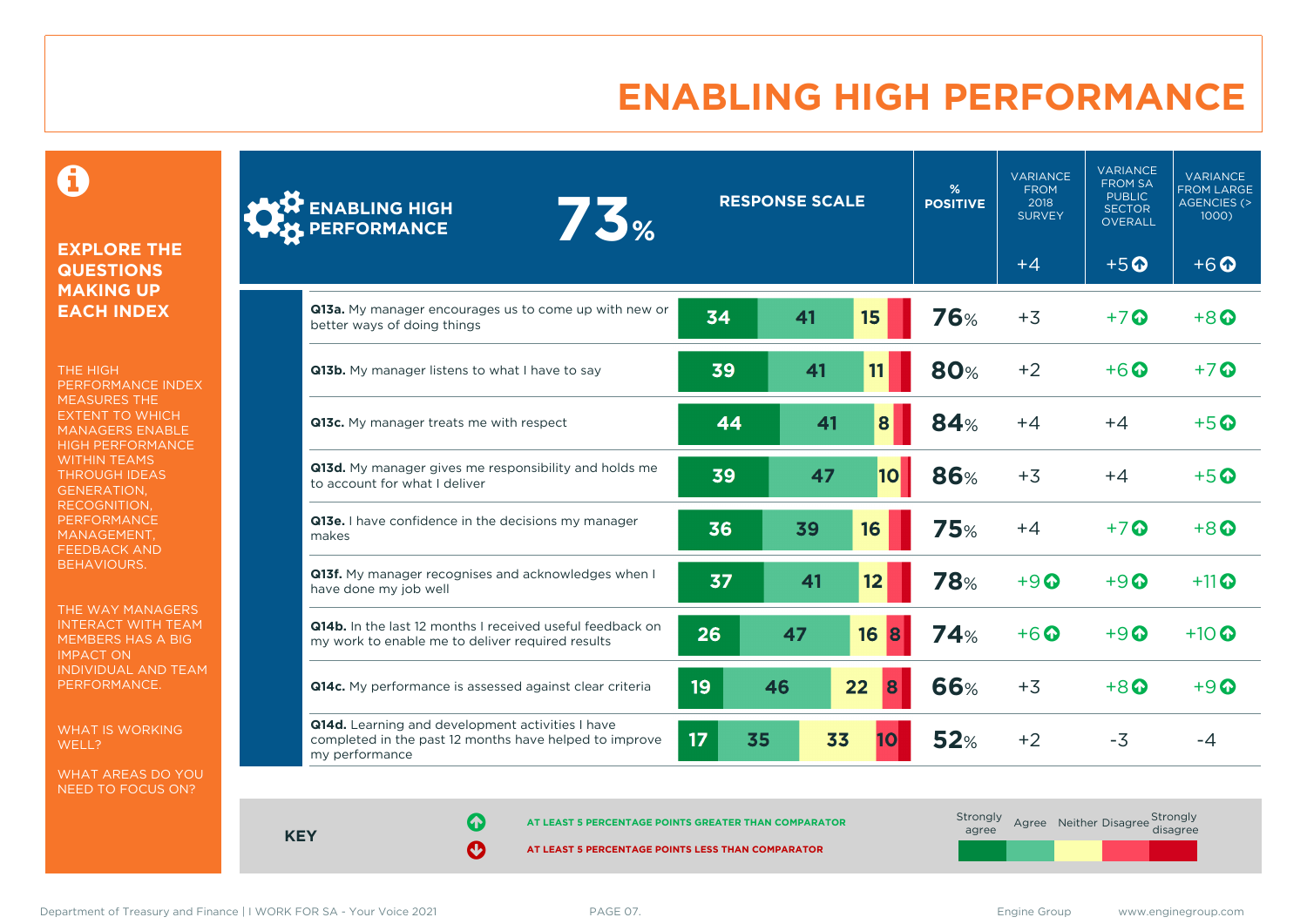### **ENABLING HIGH PERFORMANCE**



#### **EXPLORE THE QUESTIONS MAKING UP EACH INDEX**

THE HIGH PERFORMANCE INDEX MEASURES THE EXTENT TO WHICH MANAGERS ENABLE HIGH PERFORMANCE WITHIN TEAMS THROUGH IDEAS GENERATION, RECOGNITION, PERFORMANCE MANAGEMENT, FEEDBACK AND BEHAVIOURS.

THE WAY MANAGERS INTERACT WITH TEAM MEMBERS HAS A BIG IMPACT ON INDIVIDUAL AND TEAM PERFORMANCE.

WHAT IS WORKING WELL?

WHAT AREAS DO YOU NEED TO FOCUS ON?

| <b>ONE ENABLING HIGH</b><br>1.5%                                                                                                             |          | <b>RESPONSE SCALE</b> | $\frac{9}{6}$<br><b>POSITIVE</b> | <b>VARIANCE</b><br><b>FROM</b><br>2018<br><b>SURVEY</b> | <b>VARIANCE</b><br><b>FROM SA</b><br><b>PUBLIC</b><br><b>SECTOR</b><br><b>OVERALL</b> | <b>VARIANCE</b><br><b>FROM LARGE</b><br>AGENCIES (><br>1000) |
|----------------------------------------------------------------------------------------------------------------------------------------------|----------|-----------------------|----------------------------------|---------------------------------------------------------|---------------------------------------------------------------------------------------|--------------------------------------------------------------|
|                                                                                                                                              |          |                       |                                  | $+4$                                                    | $+5$ <sup><math>\odot</math></sup>                                                    | $+6$ <sup><math>\odot</math></sup>                           |
| <b>Q14e.</b> My manager openly demonstrates commitment to<br>enhancing performance                                                           | 25       | 19<br>45              | <b>70%</b>                       | $+6$ <sup><math>\odot</math></sup>                      | $+7$                                                                                  | $+7$ $\odot$                                                 |
| <b>Q14f.</b> My overall experience of performance and<br>development conversations in my agency have been<br>useful for my growth            | 37<br>16 | 27                    | <b>53%</b><br>13                 | $+8$ <sup><math>\odot</math></sup>                      | O                                                                                     | O                                                            |
| Q19b. How often do you feel that your manager acts in<br>accordance with the South Australia Public Sector Values in their<br>everyday work? | 47       | 37                    | <b>84%</b><br>$12 \,$            | $\circ$                                                 | $+5$ $\odot$                                                                          | $+6$ $\Omega$                                                |



Department of Treasury and Finance | I WORK FOR SA - Your Voice 2021 PAGE 08. The Same Communication of Treasury and Finance | I WORK FOR SA - Your Voice 2021 PAGE 08.

**KEY**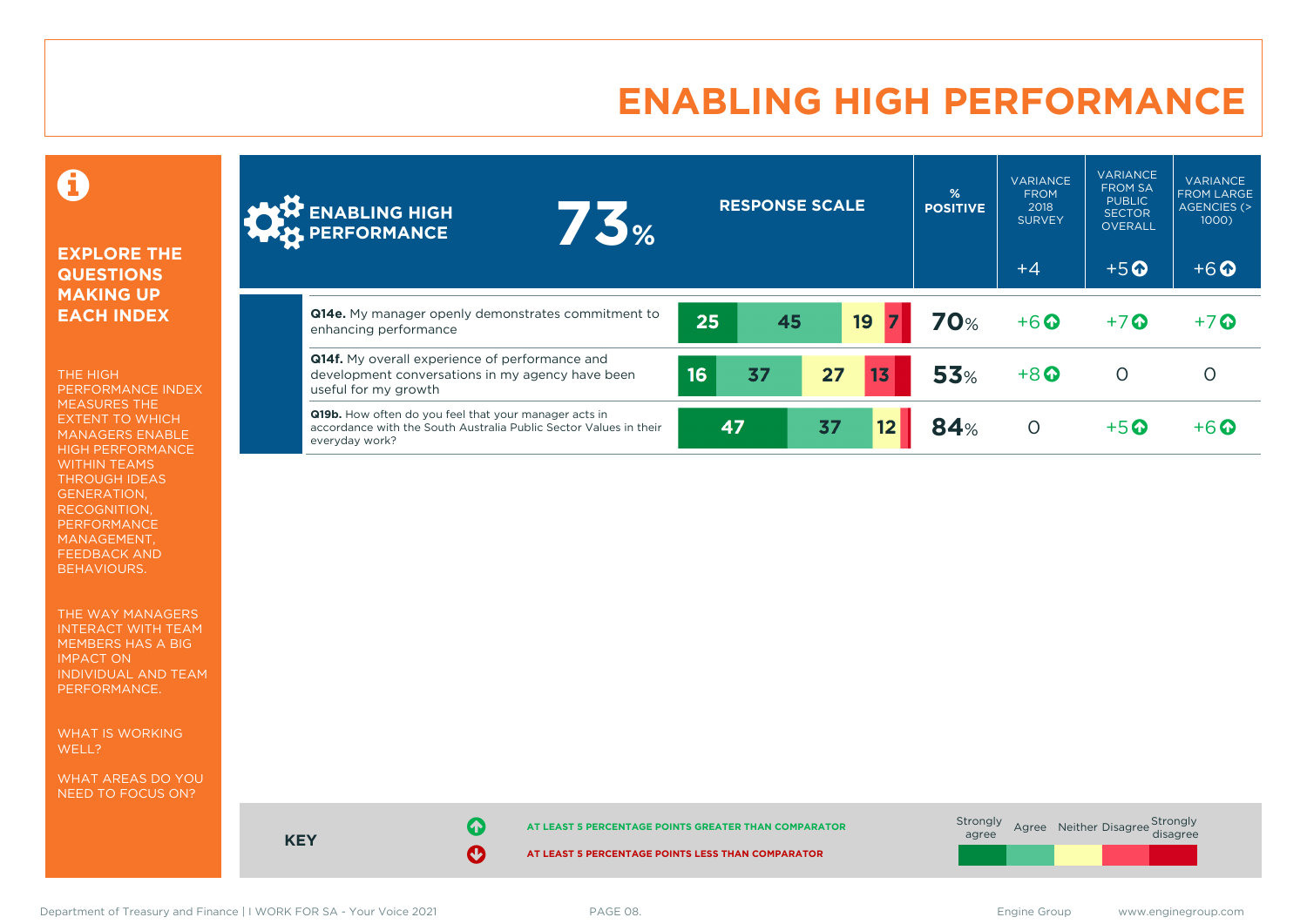### **LEADERSHIP**

0

#### **EXPLORE THE QUESTIONS MAKING UP EACH INDEX**

THE LEADERSHIP INDEX MEASURES PERCEPTIONS OF HOW EFFECTIVELY SENIOR LEADERS (IE. EXECUTIVES AND **EXECUTIVE** DIRECTORS) COMMUNICATE THEIR VISION FOR THE AGENCY, ENABLE ADVANCEMENT AND AND INSPIRE THEIR PEOPLE THROUGH THEIR ACTIONS AND BEHAVIOURS.

LOOK AT HOW YOUR POSITIVE SCORE COMPARES TO THE AVAILABLE COMPARISONS.

| 60 <sub>%</sub><br><b>LEADERSHIP</b>                                                                                                                             | <b>RESPONSE SCALE</b>          | %<br><b>POSITIVE</b> | <b>VARIANCE</b><br><b>FROM</b><br>2018<br><b>SURVEY</b> | <b>VARIANCE</b><br><b>FROM SA</b><br><b>PUBLIC</b><br><b>SECTOR</b><br><b>OVERALL</b> | <b>VARIANCE</b><br><b>FROM LARGE</b><br><b>AGENCIES (&gt;</b><br>1000) |
|------------------------------------------------------------------------------------------------------------------------------------------------------------------|--------------------------------|----------------------|---------------------------------------------------------|---------------------------------------------------------------------------------------|------------------------------------------------------------------------|
|                                                                                                                                                                  |                                |                      | $+7$ $\Omega$                                           | $+8$                                                                                  | $+9$                                                                   |
| Q15a. I believe senior managers provide clear direction<br>for the future of the agency                                                                          | 15 <sub>15</sub><br>23<br>42   | <b>56%</b>           | $+8$ <sup><math>\odot</math></sup>                      | $+9$ $\odot$                                                                          | $+10$ $\odot$                                                          |
| Q15b. I feel that senior managers effectively lead and<br>manage change                                                                                          | 14<br>40<br>24<br>14<br>8      | 54%                  | $+8$ $\Omega$                                           | $+10$ $\odot$                                                                         | $+11$                                                                  |
| Q15c. I feel that senior managers model the behaviours<br>expected of employees                                                                                  | 16<br>21<br>42<br>13<br>8      | <b>58%</b>           | $+8$ $\odot$                                            | $+8\Omega$                                                                            | $+9$ $\Omega$                                                          |
| <b>Q15e.</b> Senior managers in my agency are genuinely<br>supportive of career advancement of women                                                             | 26<br>40<br>26                 | <b>66%</b>           | $+9$ $\Omega$                                           | $+9$ $\odot$                                                                          | $+10$ $\odot$                                                          |
| Q15f. Senior managers promote collaboration between<br>my agency and other agencies or organisations we work<br>with                                             | 17<br>29<br>42<br>8            | <b>59%</b>           | $+4$                                                    | $+8$ $\odot$                                                                          | $+10$ $\odot$                                                          |
| Q15g. I feel that senior managers keep employees<br>informed about what's going on                                                                               | 16<br>22<br>139<br>40          | <b>56%</b>           | $+11$ <sup><math>\odot</math></sup>                     | $+11$                                                                                 | $+12$ <sup>O</sup>                                                     |
| <b>Q16b.</b> My agency focuses on improving the work we do                                                                                                       | 16<br>54<br>19                 | <b>70%</b>           | $+5$ <sup><math>\odot</math></sup>                      | $+5$ <sup><math>\odot</math></sup>                                                    | $+6$ $\odot$                                                           |
| Q16f. In my agency, recruitment and promotion decisions<br>are fair                                                                                              | 13<br>34<br>29<br><b>13 11</b> | <b>47%</b>           | $+9$ $\odot$                                            | $+2$                                                                                  | $+4$                                                                   |
| Q19c. How often do you feel that the senior leaders in your<br>agency act in accordance with the South Australia Public Sector<br>Values in their everyday work? | 34<br>37<br>21                 | 71%                  | $+3$                                                    | $+7$ M                                                                                | $+8$ $\Omega$                                                          |

**KEY**

**AT LEAST 5 PERCENTAGE POINTS GREATER THAN COMPARATOR** 

**AT LEAST 5 PERCENTAGE POINTS LESS THAN COMPARATOR** 

Strongly agree Agree Neither Disagree Strongly<br>disagree

Department of Treasury and Finance | I WORK FOR SA - Your Voice 2021 PAGE 09. PAGE 09.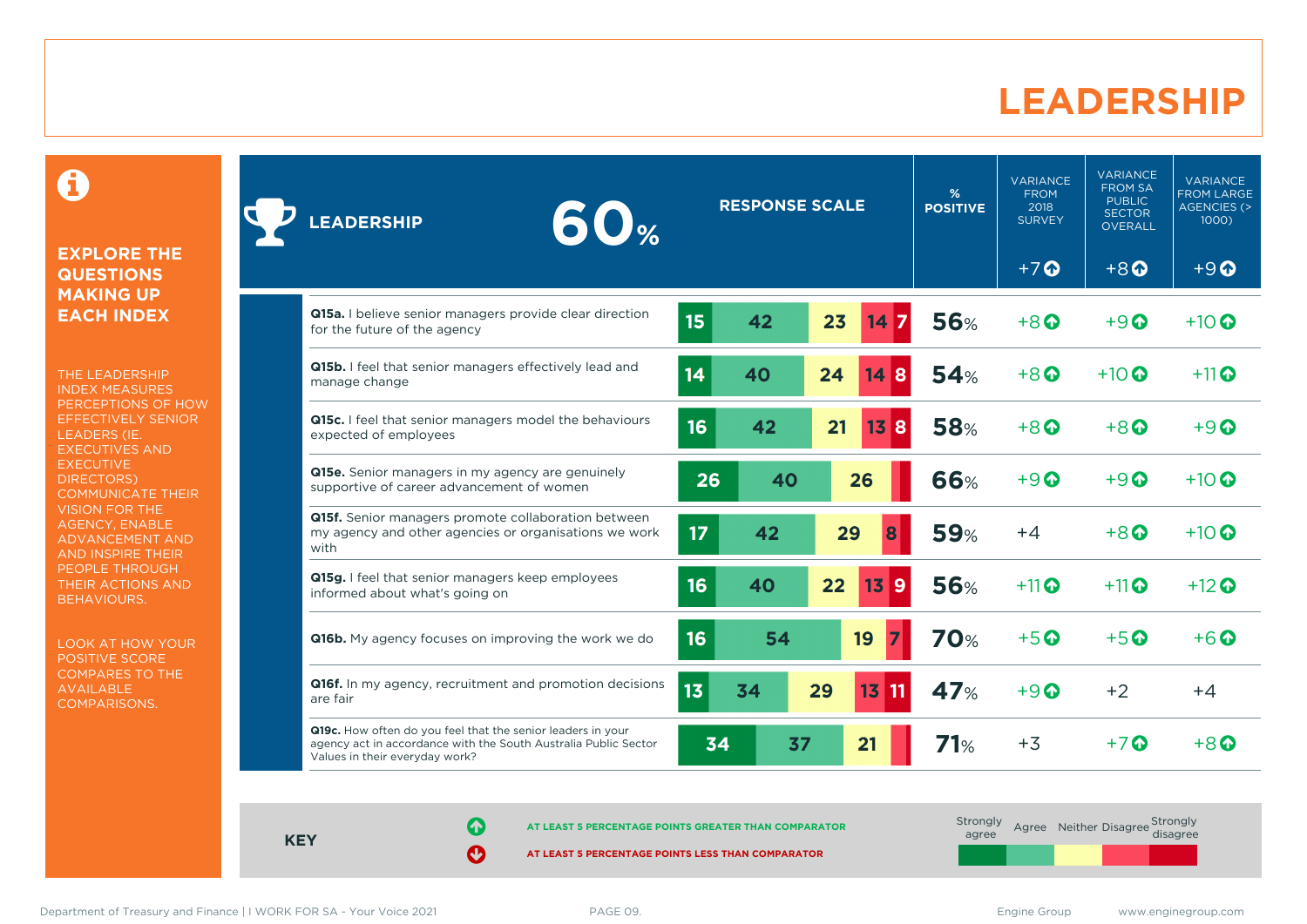### **VALUES**

0

#### **EXPLORE THE QUESTIONS MAKING UP EACH INDEX**

THE VALUES INDEX MEASURES THE EXTENT TO WHICH WE DEMONSTRATE THE SOUTH AUSTRALIAN PUBLIC SECTOR VALUES IN OUR DAY-TO-DAY WORK AND **WHEN** COLLABORATING WITH OTHERS.

THE SA PUBLIC SECTOR VALUES HAVE BEEN DEVELOPED TO MAKE IT EASIER FOR THE SECTOR TO WORK TOGETHER BY SETTING A CONSISTENT SET OF BEHAVIOURS AND PRACTICES FOR ALL EMPLOYEES.

| <b>79%</b><br><b>VALUES</b>                                                                                                                           | <b>RESPONSE SCALE</b> |    | $\frac{9}{6}$<br><b>POSITIVE</b> | <b>VARIANCE</b><br><b>FROM</b><br>2018<br><b>SURVEY</b> | <b>VARIANCE</b><br><b>FROM SA</b><br><b>PUBLIC</b><br><b>SECTOR</b><br><b>OVERALL</b> | <b>VARIANCE</b><br><b>FROM LARGE</b><br>AGENCIES (><br>1000 |                                    |
|-------------------------------------------------------------------------------------------------------------------------------------------------------|-----------------------|----|----------------------------------|---------------------------------------------------------|---------------------------------------------------------------------------------------|-------------------------------------------------------------|------------------------------------|
|                                                                                                                                                       |                       |    |                                  |                                                         | $+2$                                                                                  | $+4$                                                        | $+5$ <sup>O</sup>                  |
| <b>Q12a.</b> People in my workgroup treat each other with<br>respect                                                                                  | 33                    | 48 | 10 <sub>l</sub><br>7             | <b>80%</b>                                              | $+5$ <sup>O</sup>                                                                     | $+6$ $\odot$                                                | $+7$ $\odot$                       |
| Q12b. The people in my workgroup behave in an<br>accepting manner towards people from diverse<br>backgrounds                                          | 36                    | 51 | 9                                | 87%                                                     | $+3$                                                                                  | $+3$                                                        | $+4$                               |
| Q12c. People in my workgroup are honest, open and<br>transparent in their dealings with each other                                                    | 26                    | 45 | 17<br>9                          | 71%                                                     | $+2$                                                                                  | $+7$ $\odot$                                                | $+8$ <sup><math>\odot</math></sup> |
| Q12e. People in my workgroup are committed to<br>workplace safety                                                                                     | 36                    | 53 | 9                                | <b>89%</b>                                              | $\circ$                                                                               | $+6$ $\odot$                                                | $+6\Omega$                         |
| Q12f. People in my workgroup work effectively with other<br>workgroups in my agency to deliver services to our<br>customers                           | 29                    | 52 | 11                               | 82%                                                     | $+2$                                                                                  | $+4$                                                        | $+5$ $\odot$                       |
| Q16a. In my workplace, people take responsibility for<br>their decisions and actions                                                                  | $\overline{11}$       | 51 | 22<br>12                         | <b>62%</b>                                              | $+3$                                                                                  | $+1$                                                        | $+1$                               |
| Q19a. How often do you feel that your agency colleagues act in<br>accordance with the South Australia Public Sector Values in their<br>everyday work? | 31                    | 50 | 16                               | 81%                                                     | $-2$                                                                                  | $+3$                                                        | $+4$                               |



Department of Treasury and Finance | I WORK FOR SA - Your Voice 2021 PAGE 10. The Same Compare Service Compare of Treasury and Finance | I WORK FOR SA - Your Voice 2021 PAGE 10.

**KEY**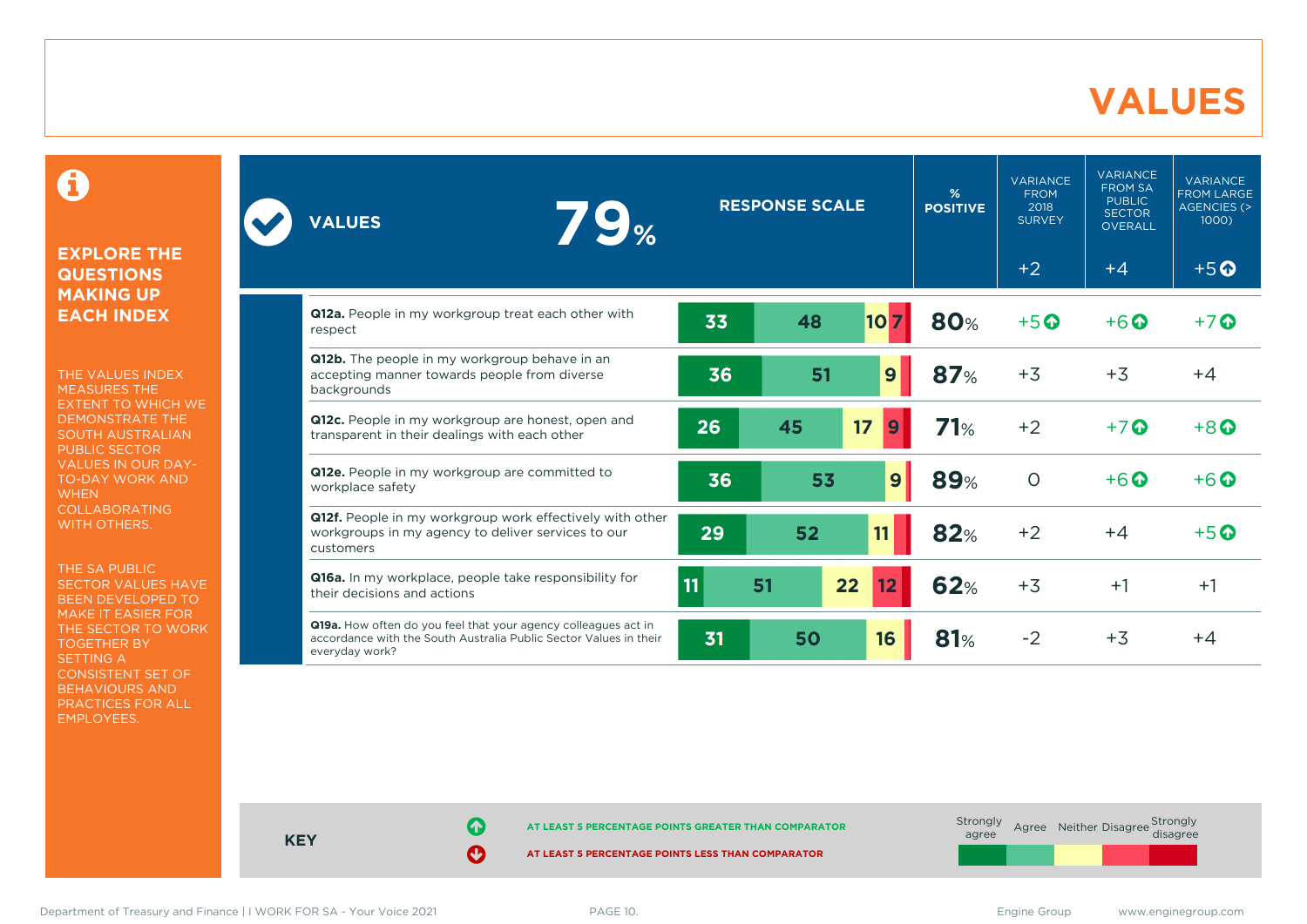### **EMPLOYEE-ORGANISATION ALIGNMENT**

0

**EXPLORE THE QUESTIONS MAKING UP EACH INDEX**

THE EMPLOYEE-**ORGANISATION** ALIGNMENT INDEX MEASURES THE EXTENT TO WHICH EMPLOYEES FEEL ALIGNED TO THE PURPOSE AND OBJECTIVES OF THEIR AGENCY AND EMPOWERED AND ENABLED TO DELIVER.

WHERE DO WE NEED TO IMPROVE?

WHAT DO WE NEED TO DO DIFFERENTLY?

| <b>EMPLOYEE-</b><br>73%<br><b>ORGANISATION</b><br><b>ALIGNMENT</b>                                                                     | <b>RESPONSE SCALE</b>             | %<br><b>POSITIVE</b> | <b>VARIANCE</b><br><b>FROM</b><br>2018<br><b>SURVEY</b> | <b>VARIANCE</b><br><b>FROM SA</b><br><b>PUBLIC</b><br><b>SECTOR</b><br><b>OVERALL</b> | <b>VARIANCE</b><br>FROM LARGE<br>AGENCIES (><br>1000) |
|----------------------------------------------------------------------------------------------------------------------------------------|-----------------------------------|----------------------|---------------------------------------------------------|---------------------------------------------------------------------------------------|-------------------------------------------------------|
|                                                                                                                                        |                                   |                      | $+4$                                                    | $+2$                                                                                  | $+2$                                                  |
| <b>Q11a.</b> My job makes good use of my skills and abilities                                                                          | 25<br>52<br>10 <sub>9</sub>       | 77%                  | $+2$                                                    | $-2$                                                                                  | $-2$                                                  |
| Q11b. I understand what is expected of me to do well in<br>my role                                                                     | $\overline{7}$<br>34<br>54        | 88%                  | $+3$                                                    | $\circ$                                                                               | $\circ$                                               |
| Q11c. I believe strongly in the purpose and objectives of<br>my agency                                                                 | 30<br>48<br>16                    | <b>78%</b>           | $+3$                                                    | $-2$                                                                                  | $-1$                                                  |
| <b>Q11d.</b> I have the authority to do my job effectively (e.g.<br>the necessary delegation(s), autonomy, level of<br>responsibility) | 25<br>52<br>11 10                 | <b>76%</b>           | $+6$                                                    | $+3$                                                                                  | $+3$                                                  |
| Q11e. The work processes we have in place allow me to<br>be as productive as possible                                                  | 17 <sub>2</sub><br>20<br>15<br>41 | <b>59%</b>           | $+8$ <sup><math>\odot</math></sup>                      | $+7$ $\odot$                                                                          | $+8$ <sup><math>\odot</math></sup>                    |
| Q11g. I understand how my work contributes to my<br>agency's objectives                                                                | 35<br>55                          | <b>90%</b>           | $+3$                                                    | $+4$                                                                                  | $+5$ <sup><math>\odot</math></sup>                    |
| Q11h. I think it is safe to speak up and challenge the way<br>things are done in this agency                                           | 18<br>34<br>20<br>16<br>12        | 52%                  | $+3$                                                    | $+4$                                                                                  | $+5$ <sup>O</sup>                                     |
| Q11i. I feel secure in my job                                                                                                          | 21<br>19<br>42<br>1 <sub>3</sub>  | <b>60%</b>           | $+7$ $\odot$                                            | -1                                                                                    | -1                                                    |

**AT LEAST 5 PERCENTAGE POINTS GREATER THAN COMPARATOR** 

**AT LEAST 5 PERCENTAGE POINTS LESS THAN COMPARATOR** 

**KEY**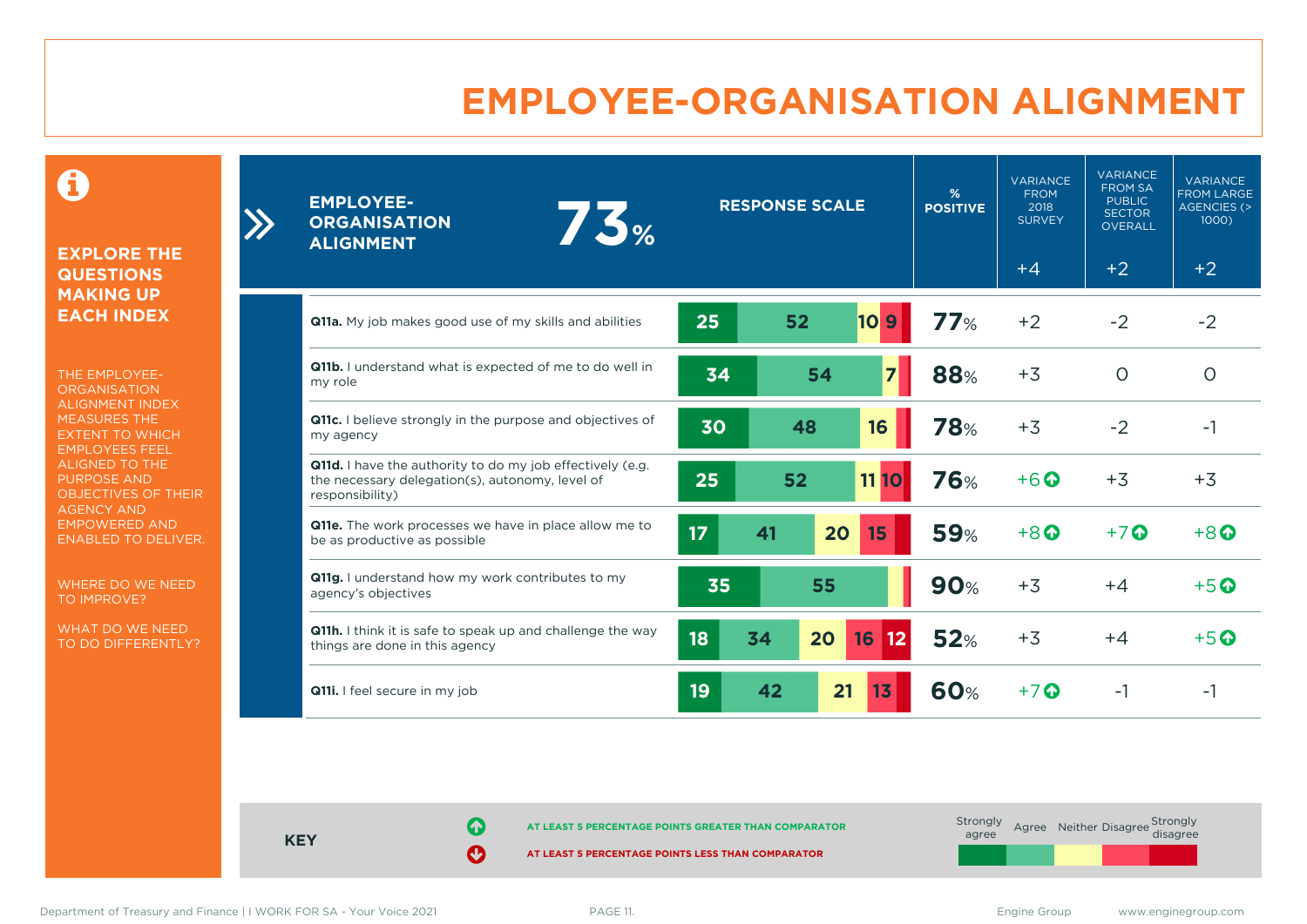# **CAREER AND WORKING CONDITIONS (EMPLOYER OF CHOICE)**

 $\mathbf \Omega$ 

#### **EXPLORE THE QUESTIONS MAKING UP EACH INDEX**

THE CAREER AND **WORKING** CONDITIONS INDEX INDICATES HOW SATISFIED PEOPLE ARE WITH THE CAREER AND **WORKING** CONDITIONS OF THE SOUTH AUSTRALIAN PUBLIC SECTOR.

LOOK AT HOW YOUR POSITIVE SCORE COMPARES TO THE AVAILABLE COMPARISONS.

| <b>CAREER AND WORKING</b><br>63%<br><b>CONDITIONS (EMPLOYER</b><br><b>OF CHOICE)</b>                                                                                           | <b>RESPONSE SCALE</b>      | %<br><b>POSITIVE</b> | <b>VARIANCE</b><br><b>FROM</b><br>2018<br><b>SURVEY</b><br>$+4$ | <b>VARIANCE</b><br><b>FROM SA</b><br><b>PUBLIC</b><br><b>SECTOR</b><br><b>OVERALL</b><br>$+6$ <sup><math>\odot</math></sup> | <b>VARIANCE</b><br><b>FROM LARGE</b><br><b>AGENCIES (&gt;</b><br>1000<br>$+7$ $\Omega$ |
|--------------------------------------------------------------------------------------------------------------------------------------------------------------------------------|----------------------------|----------------------|-----------------------------------------------------------------|-----------------------------------------------------------------------------------------------------------------------------|----------------------------------------------------------------------------------------|
| Q11j. I am fairly remunerated (e.g. salary, superannuation)<br>for the work that I do                                                                                          | 16<br>19<br>44<br>15       | <b>60%</b>           | $\circ$                                                         | O                                                                                                                           | Ω                                                                                      |
| <b>Q11k.</b> I am satisfied with my non-monetary employment<br>conditions (e.g. leave, flexible work arrangements, other<br>benefits)                                          | 29<br>49<br>12             | <b>78%</b>           | $+2$                                                            | $+9$ <sup><math>\odot</math></sup>                                                                                          | $+11$ <sup>O</sup>                                                                     |
| <b>Q111.</b> I am satisfied with the recognition I receive for doing<br>a good job                                                                                             | 18<br>20<br>40<br>14       | <b>59%</b>           | $+5$ <sup><math>\odot</math></sup>                              | $+8$ <sup><math>\odot</math></sup>                                                                                          | $+10$ $\odot$                                                                          |
| Q11n. I am satisfied with my ability to access and use flexible<br>working arrangements (flexible hours of work, patterns of work,<br>locations of work or other arrangements) | 12<br>42<br>32<br>9        | 74%                  | $+4$                                                            | $+12$ $\odot$                                                                                                               | $+15$ <sup>O</sup>                                                                     |
| <b>Q14g.</b> I am satisfied with the opportunities available for<br>career development in my agency                                                                            | 14<br>32<br>27<br>16<br>11 | 46%                  | $+8$ <sup><math>\odot</math></sup>                              | $+2$                                                                                                                        | $+1$                                                                                   |
| Q16g. My agency provides opportunities for job mobility<br>(e.g. secondment and/or temporary transfers)                                                                        | 14<br>27<br>45             | <b>59%</b>           | $+5$ $\odot$                                                    | $+6\Omega$                                                                                                                  | $+6\Omega$                                                                             |



Department of Treasury and Finance | I WORK FOR SA - Your Voice 2021 PAGE 12. The Same Communication of Treasury and Finance | I WORK FOR SA - Your Voice 2021 PAGE 12.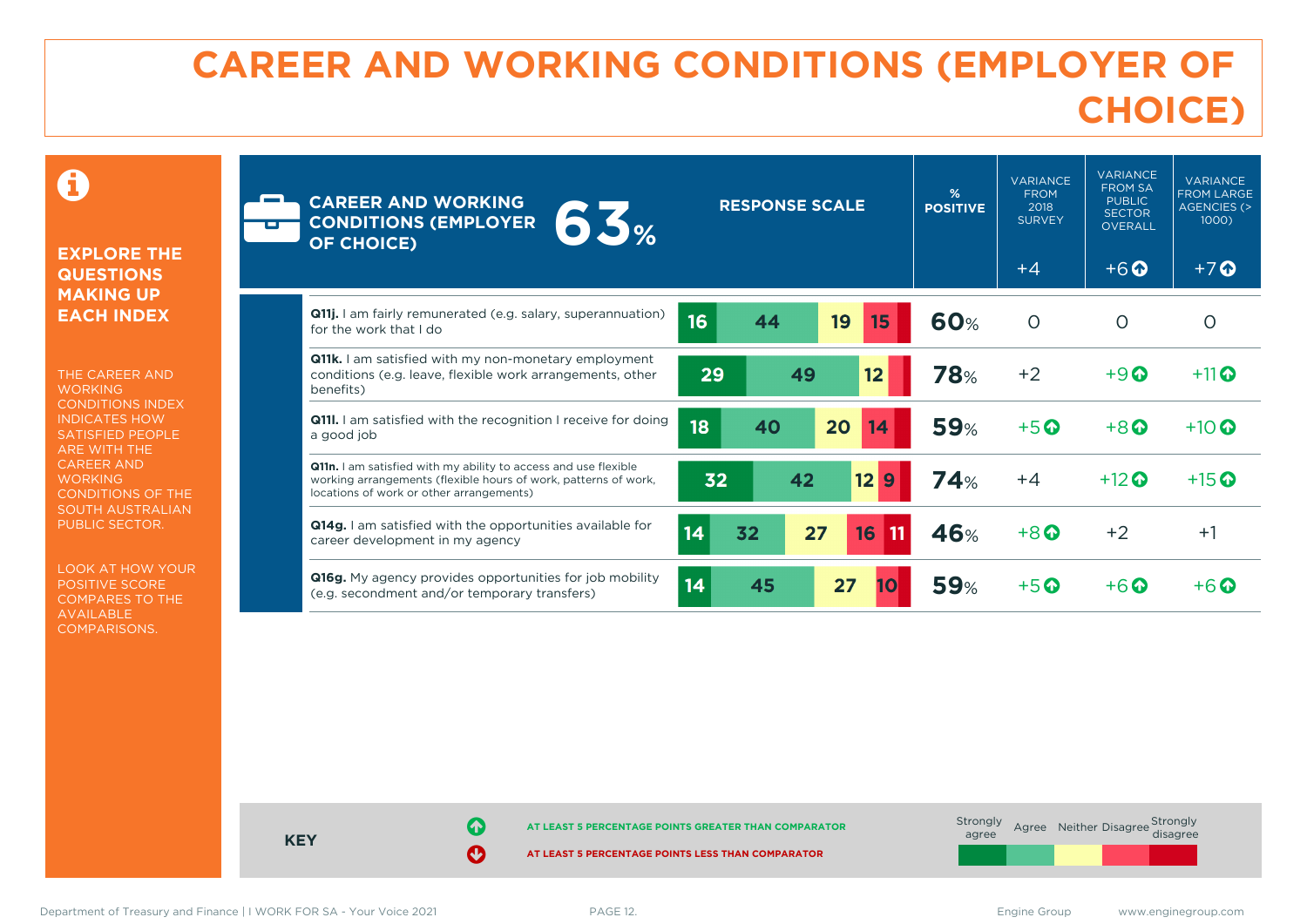### **EMPLOYEE WELLBEING**

0

#### **EXPLORE THE QUESTIONS MAKING UP EACH INDEX**

THE WELLBEING SCORE MEASURES THE EXTENT TO WHICH EMPLOYEES FEEL SUPPORTED IN MAINTAINING THEIR HEALTH AND WELLBEING.

LOOK AT HOW YOUR POSITIVE SCORE COMPARES TO THE AVAILABLE COMPARISONS.

| 12%<br><b>EMPLOYEE WELLBEING</b>                                                                              |    | <b>RESPONSE SCALE</b> |          |            | <b>VARIANCE</b><br><b>FROM</b><br>2018<br><b>SURVEY</b> | <b>VARIANCE</b><br><b>FROM SA</b><br><b>PUBLIC</b><br><b>SECTOR</b><br><b>OVERALL</b> | <b>VARIANCE</b><br><b>FROM LARGE</b><br>AGENCIES (><br>1000) |
|---------------------------------------------------------------------------------------------------------------|----|-----------------------|----------|------------|---------------------------------------------------------|---------------------------------------------------------------------------------------|--------------------------------------------------------------|
|                                                                                                               |    |                       |          |            | $+4$                                                    | $+11$ <sup>O</sup>                                                                    | $+13$ <sup>O</sup>                                           |
| <b>Q11f.</b> I am provided with the tools and equipment to do<br>my job safely                                | 34 | 53                    | 8        | 87%        | $+2$                                                    | $+12$ $\odot$                                                                         | $+14$ $\odot$                                                |
| Q12d. My workgroup has the tools and resources to<br>perform well                                             | 19 | 48                    | 18<br>12 | <b>67%</b> | $+4$                                                    | $+7$ $\odot$                                                                          | $+8$ <sup>O</sup>                                            |
| <b>Q17a.</b> I am satisfied with the policies/practices in place to<br>help me manage my health and wellbeing | 20 | 54                    | 16       | <b>74%</b> | $+8$                                                    | $+14$ $\odot$                                                                         | $+15$ <sup>O</sup>                                           |
| Q17b. I think my agency cares about my health and<br>wellbeing                                                | 22 | 47                    | 18<br>8  | <b>68%</b> | $+10$ $\odot$                                           | $+14$ $\odot$                                                                         | $+17$                                                        |
| Q17d. I am able to strike the right balance between my<br>work and home life                                  | 17 | 47                    | 22<br>9  | <b>65%</b> | $-1$                                                    | $+10$ $\odot$                                                                         | $+12$ $\odot$                                                |



Department of Treasury and Finance | I WORK FOR SA - Your Voice 2021 PAGE 13. PAGE 13. Engine Group www.enginegroup.com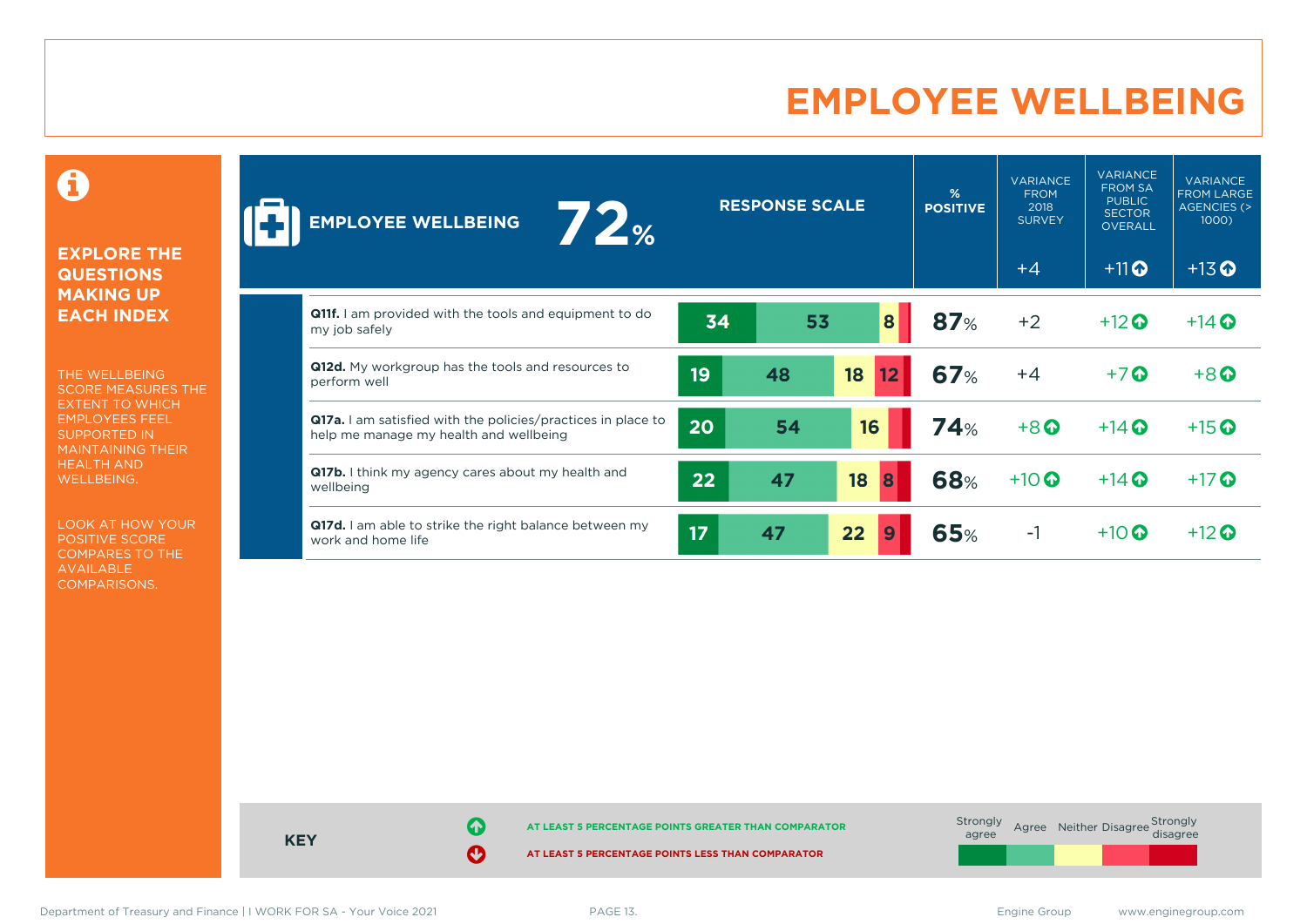### **OPEN COMMENTS**

### 0

**WHAT ARE YOUR PEOPLE SAYING ABOUT THEIR WORKING EXPERIENCES?**

THE COMMENTS WERE GROUPED INTO THEMES.

THE BAR CHART SHOWS THE TOP 5 THEMES, TO GIVE YOU AN IDEA OF WHERE TO FOCUS.

REVIEW THESE COMMENT THEMES IN THE CONTEXT OF YOUR RESULTS - HOW DO THEY REINFORCE OR PROVIDE ADDITIONAL CONTEXT TO YOUR **RESULTS?** 

# **'What is the one thing the South Australian Public Sector is doing really well?'**

#### **YOUR TOP 5 THEMES:**

| <b>01. Organisational Objectives &amp; Purpose</b>                   |                     | 242<br><b>COUNTS</b> |
|----------------------------------------------------------------------|---------------------|----------------------|
| 02. Wellbeing                                                        |                     | 208<br><b>COUNTS</b> |
| 03. Others                                                           | 77<br><b>COUNTS</b> |                      |
| <b>04. Equality and Fair Treatment</b><br><b>COUNTS</b>              | <b>50</b>           |                      |
| 05. Work environment and<br>45<br><b>facilities</b><br><b>COUNTS</b> |                     |                      |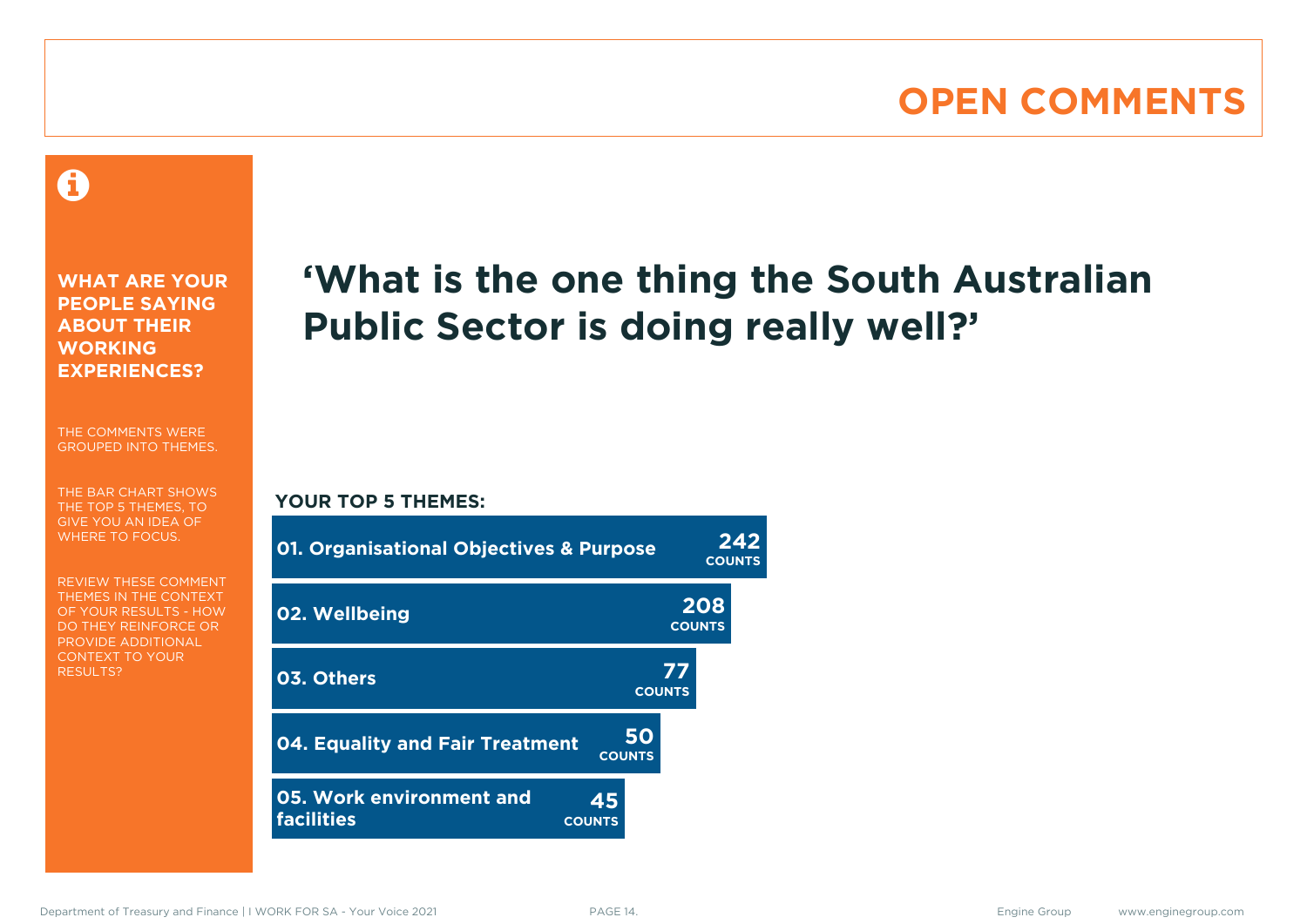### **OPEN COMMENTS**

A

**WHAT ARE YOUR PEOPLE SAYING ABOUT THEIR WORKING EXPERIENCES?**

THE COMMENTS WERE GROUPED INTO THEMES.

THE BAR CHART SHOWS THE TOP 5 THEMES, TO GIVE YOU AN IDEA OF WHERE TO FOCUS.

REVIEW THESE COMMENT THEMES IN THE CONTEXT OF YOUR RESULTS - HOW DO THEY REINFORCE OR PROVIDE ADDITIONAL CONTEXT TO YOUR **RESULTS?** 

# **'What is the most important issue that needs to be addressed across the South Australian Public Sector?'**

**COUNTS**

**YOUR TOP 5 THEMES:**

| 01. Wellbeing                                               |                     |                      | 220<br><b>COUNTS</b> |
|-------------------------------------------------------------|---------------------|----------------------|----------------------|
| 02. Organisational Objectives &<br><b>Purpose</b>           |                     | 153<br><b>COUNTS</b> |                      |
| <b>03. Line Management and General</b><br><b>Management</b> |                     | 100<br><b>COUNTS</b> |                      |
| 04. Equality and Fair Treatment                             | 89<br><b>COUNTS</b> |                      |                      |
| <b>05. Administration</b><br><b>COUNTS</b>                  | 88                  |                      |                      |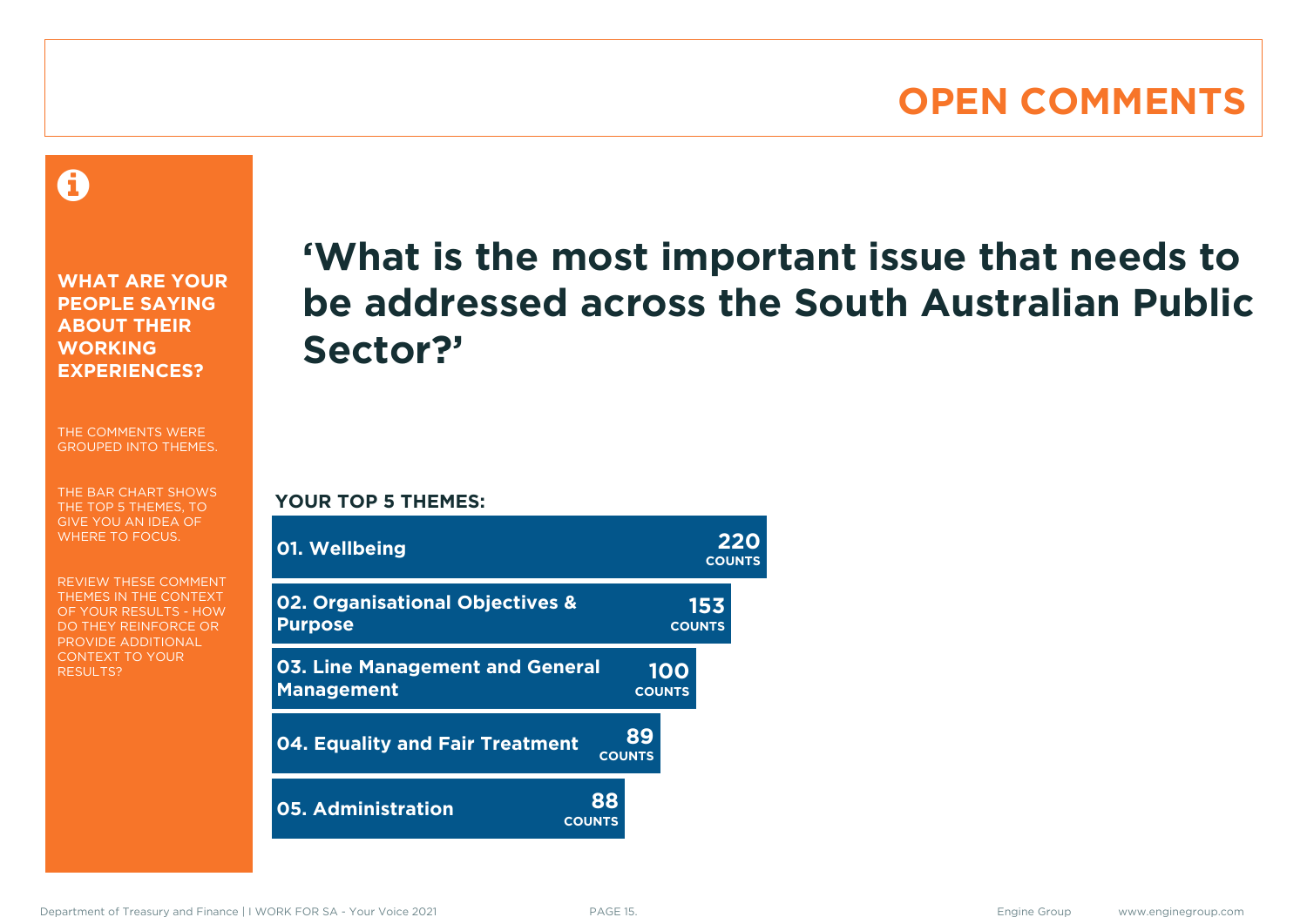### **OTHER QUESTIONS**

0

THESE PAGES SHOW ADDITIONAL QUESTIONS THAT WERE ASKED OF ALL PUBLIC SECTOR EMPLOYEES, THAT ARE NOT INCLUDED IN THE SURVEY INDICES SHOWN ON THE PREVIOUS PAGES.

THE RESULTS OUTLINE THE PROPORTION OF COLLEAGUES RESPONDING POSITIVELY (STRONGLY AGREE + AGREE), NEUTRALLY (NEITHER AGREE NOR DISAGREE) OR NEGATIVELY (DISAGREE + STRONGLY DISAGREE).

REVIEW THESE QUESTIONS FOR ADDITIONAL CONTEXT AND INSIGHTS THAT MAY WARRANT FURTHER INVESTIGATION OR ACTION.

|                                                                                                                                                                                       |          | <b>RESPONSE SCALE</b> |    |         | %<br><b>POSITIVE</b> | <b>VARIANCE</b><br><b>FROM</b><br>2018<br><b>SURVEY</b> | <b>VARIANCE</b><br><b>FROM SA</b><br><b>PUBLIC</b><br><b>SECTOR</b><br><b>OVERALL</b> | <b>VARIANCE</b><br><b>FROM LARGE</b><br><b>AGENCIES (&gt;</b><br>$1000$ ) |
|---------------------------------------------------------------------------------------------------------------------------------------------------------------------------------------|----------|-----------------------|----|---------|----------------------|---------------------------------------------------------|---------------------------------------------------------------------------------------|---------------------------------------------------------------------------|
| Q11m. I am happy to go the 'extra mile' at work when<br>required                                                                                                                      | 41       |                       | 48 | 8       | 88%                  | $-1$                                                    | $+3$                                                                                  | $+4$                                                                      |
| Q13g. My manager takes appropriate action to address<br>underperformance within my workgroup                                                                                          | 22       | 37                    | 27 | 9       | <b>59%</b>           |                                                         | $+7$ $\odot$                                                                          | $+8$ $\Omega$                                                             |
| Q15d. I feel senior managers in my agency actively<br>engage with employees                                                                                                           | 17       | 40                    | 20 | 148     | <b>58%</b>           |                                                         | $+13$ $\odot$                                                                         | $+15$ <sup>O</sup>                                                        |
| Q16c. When things go wrong, my agency uses this as an<br>opportunity to review, learn, and improve the management of<br>similar risks                                                 | 15       | 48                    | 22 | 9       | 63%                  | $+11$                                                   | $+7$ $\odot$                                                                          | $+7$ $\odot$                                                              |
| Q16d. My agency is committed to creating a diverse workforce<br>(e.g. gender, age, cultural and linguistic background, disability,<br>Aboriginal and Torres Strait Islander, LGBTIQ+) | 20       | 50                    | 24 |         | <b>70%</b>           | $+6$ $\odot$                                            | $+2$                                                                                  | $+2$                                                                      |
| Q16e. Personal background is not a barrier to success in my<br>agency (e.g. cultural background, age, disability, sexual<br>orientation, gender etc.)                                 | 24       | 47                    | 20 |         | 71%                  | $+7$ $\odot$                                            | $+1$                                                                                  | $+2$                                                                      |
| <b>Q16h.</b> I am confident in relating my agency's<br>Reconciliation Action Plan to my work                                                                                          | 10<br>34 |                       | 45 | 9       | 43%                  |                                                         | -1                                                                                    | $\circ$                                                                   |
| Q16i. I am satisfied with the cultural learning<br>opportunities within my agency                                                                                                     | 13       | 43                    | 35 |         | <b>56%</b>           |                                                         | $\circ$                                                                               | $\circ$                                                                   |
| Q17c. I feel the level of stress in my job is appropriate                                                                                                                             | 11       | 44                    | 21 | 15<br>9 | <b>55%</b>           |                                                         | $+12$ $\odot$                                                                         | $+13$ <sup>O</sup>                                                        |

**KEY**

**AT LEAST 5 PERCENTAGE POINTS GREATER THAN COMPARATOR**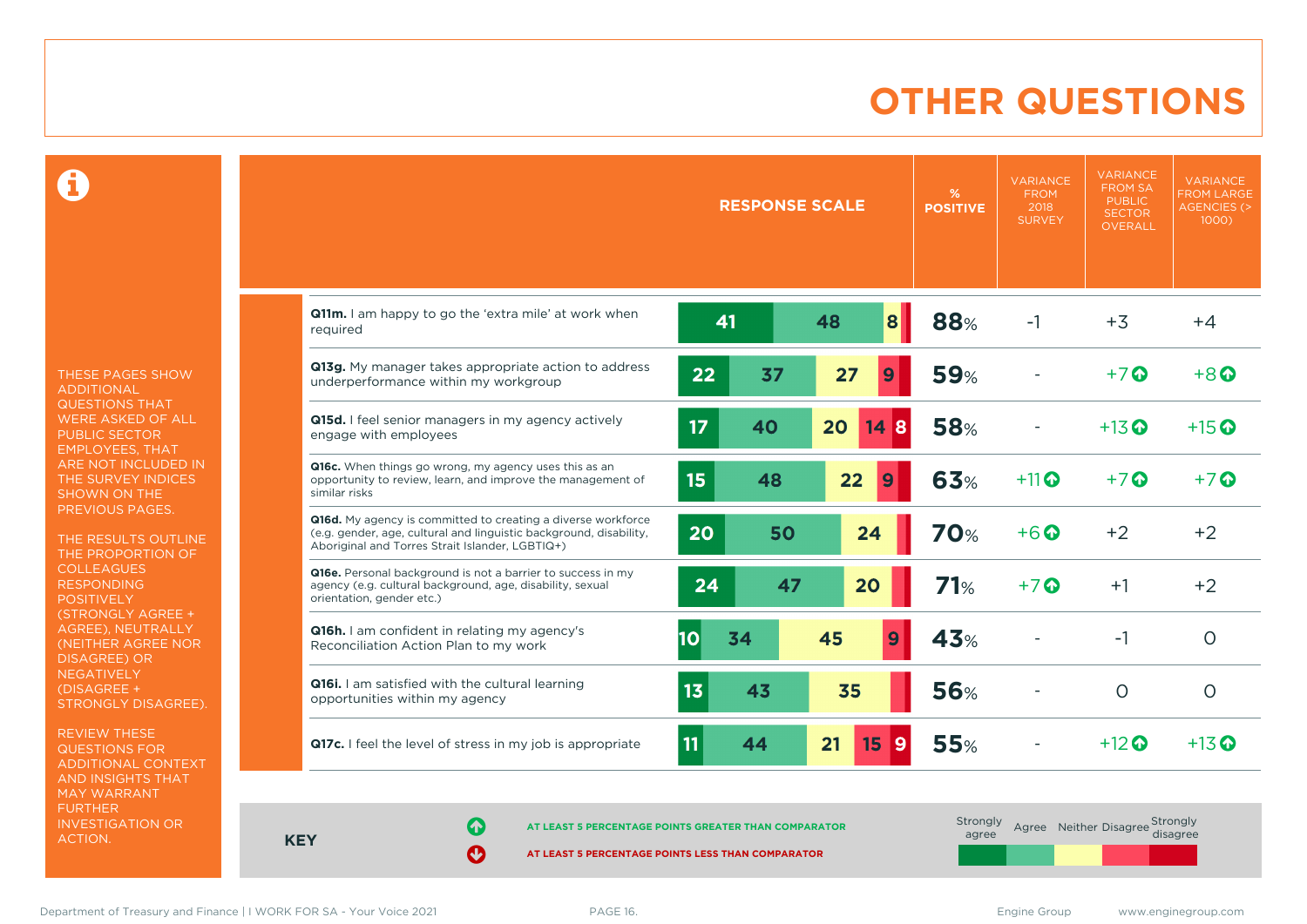### **OTHER QUESTIONS**

 $\mathbf \Omega$ 

THESE PAGES SHOW ADDITIONAL QUESTIONS THAT WERE ASKED OF ALL PUBLIC SECTOR EMPLOYEES, THAT ARE NOT INCLUDED IN THE SURVEY INDICES SHOWN ON THE PREVIOUS PAGES.

THE RESULTS OUTLINE THE PROPORTION OF COLLEAGUES RESPONDING **POSITIVELY** (STRONGLY AGREE + AGREE), NEUTRALLY (NEITHER AGREE NOR DISAGREE) OR NEGATIVELY (DISAGREE + STRONGLY DISAGREE).

REVIEW THESE QUESTIONS FOR ADDITIONAL CONTEXT AND INSIGHTS THAT MAY WARRANT FURTHER INVESTIGATION OR ACTION.

|           |                                                                                                                                                                                                   |          | <b>RESPONSE SCALE</b> |                      | %<br><b>POSITIVE</b> | <b>VARIANCE</b><br><b>FROM</b><br>2018<br><b>SURVEY</b> | <b>VARIANCE</b><br><b>FROM SA</b><br><b>PUBLIC</b><br><b>SECTOR</b><br><b>OVERALL</b> | <b>VARIANCE</b><br><b>FROM LARGE</b><br><b>AGENCIES (&gt;</b><br>1000)    |  |
|-----------|---------------------------------------------------------------------------------------------------------------------------------------------------------------------------------------------------|----------|-----------------------|----------------------|----------------------|---------------------------------------------------------|---------------------------------------------------------------------------------------|---------------------------------------------------------------------------|--|
|           | Q17e. I feel comfortable discussing my mental health and<br>wellbeing with my manager                                                                                                             | 18<br>41 | 20                    | 11<br>$\overline{9}$ | <b>59%</b>           |                                                         | $+6$ <sup><math>\odot</math></sup>                                                    | $+8$ <sup>O</sup>                                                         |  |
|           | Q20a. I feel a connection with the public sector values                                                                                                                                           | 26       | 53                    | 17                   | <b>79%</b>           |                                                         | $+5$ <sup><math>\odot</math></sup>                                                    | $+6$ $\Omega$                                                             |  |
|           | Q20b. In my workgroup our everyday actions are guided<br>by the Public Sector Values                                                                                                              | 20       | 50                    | 22                   | <b>70%</b>           |                                                         | $+5$ <sup>O</sup>                                                                     | $+6$ $\odot$                                                              |  |
|           | Q28. I believe action will be taken on the results from this<br>$\boldsymbol{9}$<br>survey by the sector                                                                                          | 35       | 34                    | 15<br><b>8</b>       | 44%                  | $+12$ $\odot$                                           | $+10$ $\odot$                                                                         | $+12$ <sup>O</sup>                                                        |  |
|           | Q29. I believe action will be taken on the results from this<br>survey by my agency                                                                                                               | 11<br>34 | 29                    | 1512                 | 45%                  |                                                         | $+11$ <sup>O</sup>                                                                    | $+12$ $\odot$                                                             |  |
|           | <b>RESPONSE SCALE</b>                                                                                                                                                                             |          | <b>RESPONSES</b>      |                      | %                    | <b>VARIANCE</b><br><b>FROM</b><br>2018<br><b>SURVEY</b> | <b>VARIANCE</b><br><b>FROM SA</b><br>PUBLIC SECTOR<br><b>OVERALL</b>                  | <b>VARIANCE</b><br><b>FROM</b><br>LARGE<br><b>AGENCIES (&gt;</b><br>1000) |  |
|           | <b>Q14a.</b> I have a current performance and development plan that<br>sets out my individual objectives                                                                                          |          | 910                   |                      |                      |                                                         |                                                                                       |                                                                           |  |
| Yes       |                                                                                                                                                                                                   |          | 817                   |                      | 90%                  | $+1$                                                    | $+10$ <sup>O</sup>                                                                    | $+10$                                                                     |  |
| <b>No</b> |                                                                                                                                                                                                   |          | 93                    |                      | 10%                  | $-1$                                                    | $-10$                                                                                 | $-10$                                                                     |  |
|           | Strongly<br>Agree Neither Disagree Strongly<br>41<br>AT LEAST 5 PERCENTAGE POINTS GREATER THAN COMPARATOR<br>disagree<br>agree<br><b>KEY</b><br>AT LEAST 5 PERCENTAGE POINTS LESS THAN COMPARATOR |          |                       |                      |                      |                                                         |                                                                                       |                                                                           |  |

Department of Treasury and Finance | I WORK FOR SA - Your Voice 2021 PAGE 17. The Same Communication of Treasury and Finance | I WORK FOR SA - Your Voice 2021 PAGE 17.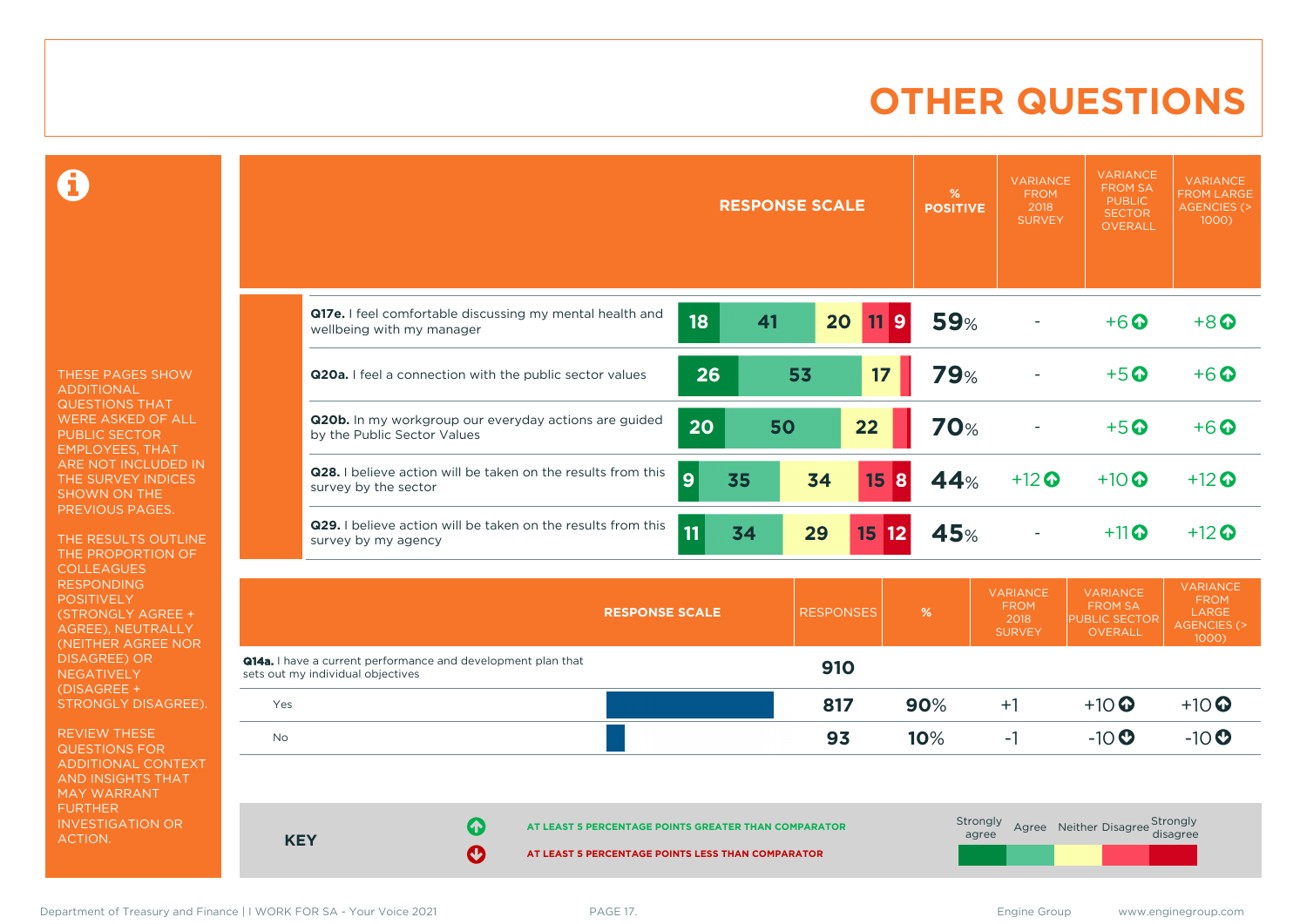### **COVID-19**

 $\mathbf \Omega$ 

THE 2021 SURVEY ASKED QUESTIONS ABOUT HOW **EFFECTIVELY** AGENCIES MANAGED THE CHANGES REQUIRED AS A RESULT OF COVID-19.

REVIEW THE RESULTS AND IDENTIFY SPECIFIC AREAS OF ACTION THAT MAY BE REQUIRED AS A RESULT - WHAT DO YOU NEED TO FOCUS ON FOR IMPROVEMENT?

REFLECT ON THIS INFORMATION TO UNDERSTAND HOW EMPLOYEES FEEL YOUR AGENCY WAS ABLE TO RAPIDLY ADAPT TO THE COVID-19 SITUATION. THIS CAN BE USED TO INFORM FUTURE ACTIONS REQUIRED WHEN OUR EXTERNAL **CIRCUMSTANCES** CHANGE.

|                                                                                                                                                                                                                                                   |                                                                                                                                                                                                        | <b>RESPONSE SCALE</b> |                  | %<br><b>POSITIVE</b> | <b>VARIANCE</b><br><b>FROM</b><br>2018<br><b>SURVEY</b> | <b>VARIANCE</b><br><b>FROM SA</b><br><b>PUBLIC</b><br><b>SECTOR</b><br><b>OVERALL</b> | <b>VARIANCE</b><br><b>FROM LARGE</b><br><b>AGENCIES (&gt;</b><br>1000) |                                                                           |
|---------------------------------------------------------------------------------------------------------------------------------------------------------------------------------------------------------------------------------------------------|--------------------------------------------------------------------------------------------------------------------------------------------------------------------------------------------------------|-----------------------|------------------|----------------------|---------------------------------------------------------|---------------------------------------------------------------------------------------|------------------------------------------------------------------------|---------------------------------------------------------------------------|
|                                                                                                                                                                                                                                                   |                                                                                                                                                                                                        |                       |                  |                      |                                                         |                                                                                       |                                                                        |                                                                           |
|                                                                                                                                                                                                                                                   | Q18a. I believe my agency provided sufficient resources and<br>arrangements to help me feel safe (e.g. physical distancing<br>measures, working from home arrangements, face masks, hand<br>sanitiser) | 34                    | 49               | 11                   | 83%                                                     |                                                                                       | $+6$ <sup><math>\odot</math></sup>                                     | $+8$ $\odot$                                                              |
|                                                                                                                                                                                                                                                   | Q18b. My manager provided me with sufficient direction<br>about my priorities                                                                                                                          | 28                    | 51               | 14                   | <b>79%</b>                                              |                                                                                       | $+7$ $\odot$                                                           | $+8$ $\Omega$                                                             |
|                                                                                                                                                                                                                                                   | Q18c. I was satisfied with the communications I received<br>from senior managers about changes impacting my work                                                                                       | 25                    | 48               | 15<br>8              | 73%                                                     |                                                                                       | $+7$ <sup><math>\odot</math></sup>                                     | $+8$                                                                      |
|                                                                                                                                                                                                                                                   | Q18d. During this time, I felt that my manager cared about my<br>wellbeing (if you have more than one manager, consider the<br>manager who you report to most frequently)                              | 30                    | 46               | 16                   | <b>76%</b>                                              |                                                                                       | $+6$ $\odot$                                                           | $+7$ $\odot$                                                              |
|                                                                                                                                                                                                                                                   | Q18e. I felt that my workgroup went the extra mile to<br>support each other                                                                                                                            | 30                    | 46               | 18                   | <b>76%</b>                                              |                                                                                       | $+1$                                                                   | $+1$                                                                      |
|                                                                                                                                                                                                                                                   |                                                                                                                                                                                                        | <b>RESPONSE SCALE</b> | <b>RESPONSES</b> |                      | %                                                       | <b>VARIANCE</b><br><b>FROM</b><br>2018<br><b>SURVEY</b>                               | <b>VARIANCE</b><br><b>FROM SA</b><br><b>PUBLIC SECTOR</b><br>OVERALL   | <b>VARIANCE</b><br><b>FROM</b><br>LARGE<br><b>AGENCIES (&gt;</b><br>1000) |
|                                                                                                                                                                                                                                                   | <b>Q18f.</b> Were you mobilised to another agency or another role<br>within your agency because of COVID-19 requirements?                                                                              |                       | 972              |                      |                                                         |                                                                                       |                                                                        |                                                                           |
| Yes                                                                                                                                                                                                                                               |                                                                                                                                                                                                        |                       | 64               |                      | 7%                                                      | $\blacksquare$                                                                        | $-2$                                                                   | $-2$                                                                      |
| <b>No</b>                                                                                                                                                                                                                                         |                                                                                                                                                                                                        |                       | 880              |                      | 91%                                                     | ۰                                                                                     | $+2$                                                                   | $+2$                                                                      |
| Not sure                                                                                                                                                                                                                                          |                                                                                                                                                                                                        |                       | 28               |                      | 3%                                                      | $\sim$                                                                                | $\circ$                                                                | $\circ$                                                                   |
| Strongly<br>Agree Neither Disagree Strongly<br>$\left  \right. \left\langle \right. \right $<br>AT LEAST 5 PERCENTAGE POINTS GREATER THAN COMPARATOR<br>disagree<br>agree<br><b>KEY</b><br>Ф<br>AT LEAST 5 PERCENTAGE POINTS LESS THAN COMPARATOR |                                                                                                                                                                                                        |                       |                  |                      |                                                         |                                                                                       |                                                                        |                                                                           |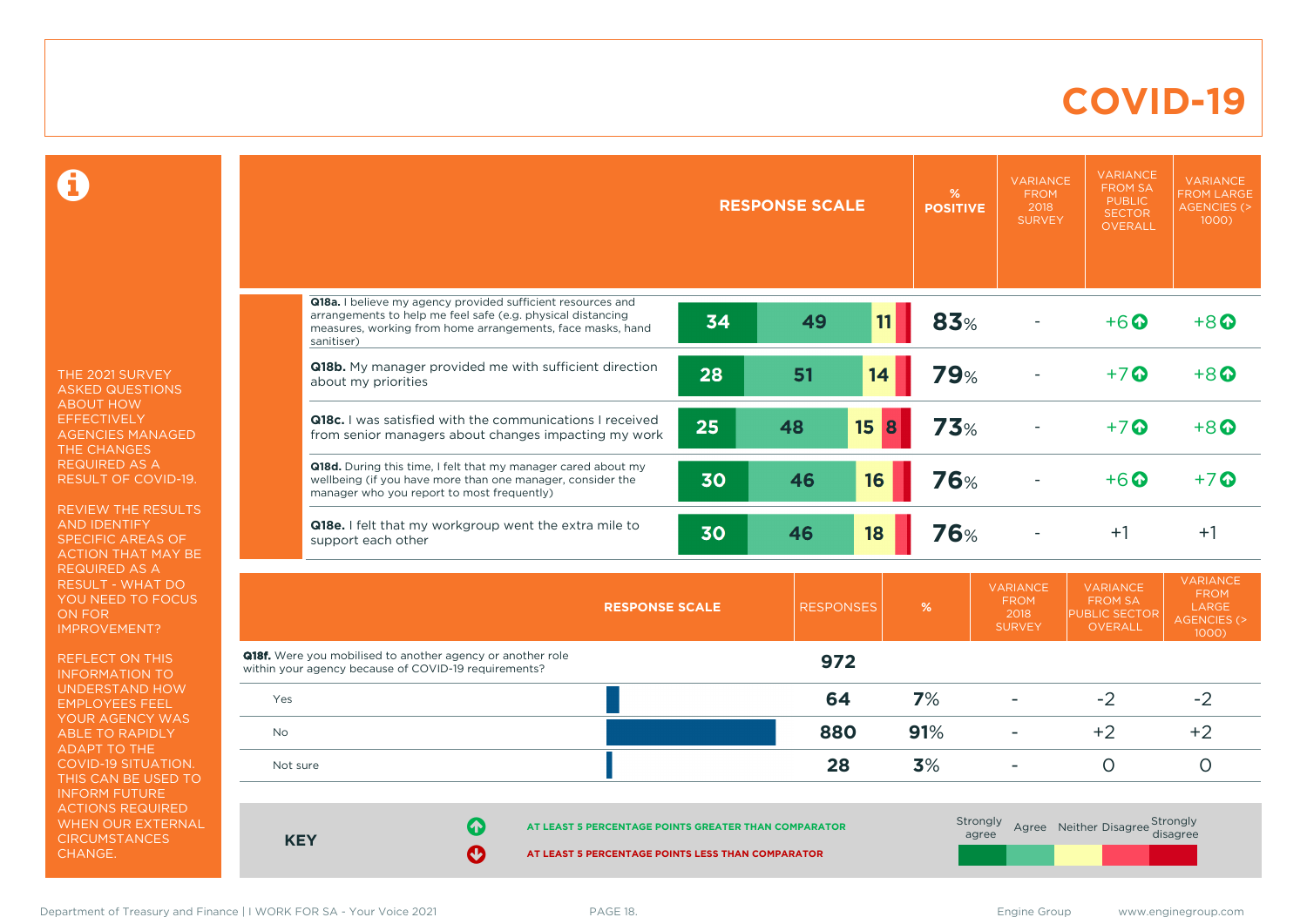0

THESE QUESTIONS GIVE YOU VALUABLE INSIGHT INTO THE REASONS YOUR EMPLOYEES JOINED THE PUBLIC SECTOR, AND THEIR REASONS FOR WANTING TO STAY OR LEAVE.

WHAT DOES THIS TELL YOU ABOUT YOUR CURRENT EMPLOYEE VALUE PROPOSITION?

IS THERE ROOM FOR IMPROVEMENT?

|                                                                                                       | <b>RESPONSE SCALE</b> | <b>RESPONSES</b> | %   | <b>VARIANCE</b><br><b>FROM</b><br>2018<br><b>SURVEY</b> | <b>VARIANCE</b><br><b>FROM SA</b><br><b>PUBLIC SECTOR</b><br>OVERALL | <b>VARIANCE</b><br><b>FROM</b><br>LARGE<br><b>AGENCIES (&gt;</b><br>$1000$ ) |
|-------------------------------------------------------------------------------------------------------|-----------------------|------------------|-----|---------------------------------------------------------|----------------------------------------------------------------------|------------------------------------------------------------------------------|
| <b>Q21.</b> Which of the following describes why you joined the public<br>sector? [Multiple Response] |                       | 2815             |     |                                                         |                                                                      |                                                                              |
| Type of work offered                                                                                  |                       | 534              | 19% | $+19$ <sup>O</sup>                                      | $-2$                                                                 | $-2$                                                                         |
| Job security and stability                                                                            |                       | 678              | 24% | $+11$ <sup>O</sup>                                      | $+5$ <sup>O</sup>                                                    | $+4$                                                                         |
| Service to the general public                                                                         |                       | 360              | 13% | $+13$ <sup>O</sup>                                      | $-3$                                                                 | $-3$                                                                         |
| T The work aligned with my job skills/experience                                                      |                       | 589              | 21% | $+3$                                                    | $+1$                                                                 | $+2$                                                                         |
| The department I work for                                                                             |                       | 116              | 4%  | $-7o$                                                   | $-2$                                                                 | $-2$                                                                         |
| Geographical location                                                                                 |                       | 176              | 6%  | $-10$                                                   | $-1$                                                                 | $-1$                                                                         |
| Remuneration                                                                                          |                       | 187              | 7%  | $+1$                                                    | $+1$                                                                 | $+1$                                                                         |
| Workplace culture                                                                                     |                       | 132              | 5%  | -1                                                      | $+1$                                                                 | $+1$                                                                         |
| Other                                                                                                 |                       | 43               | 2%  | $\circ$                                                 | $\circ$                                                              | $\circ$                                                                      |
| <b>Q22.</b> Which of the following statements best reflect your<br>working life intentions?           |                       | 959              |     |                                                         |                                                                      |                                                                              |
| I want to stay in my agency long-term                                                                 |                       | 657              | 69% |                                                         | $-8o$                                                                | $-8o$                                                                        |
| I want to leave my agency but stay in the public sector                                               |                       | 244              | 25% |                                                         | $+9$ <sup><math>\odot</math></sup>                                   | $+10$                                                                        |
| I want to leave the public sector                                                                     |                       | 58               | 6%  |                                                         | $-2$                                                                 | -1                                                                           |

**KEY** 

**TEXT CHANGE SINCE 2018 SURVEY**

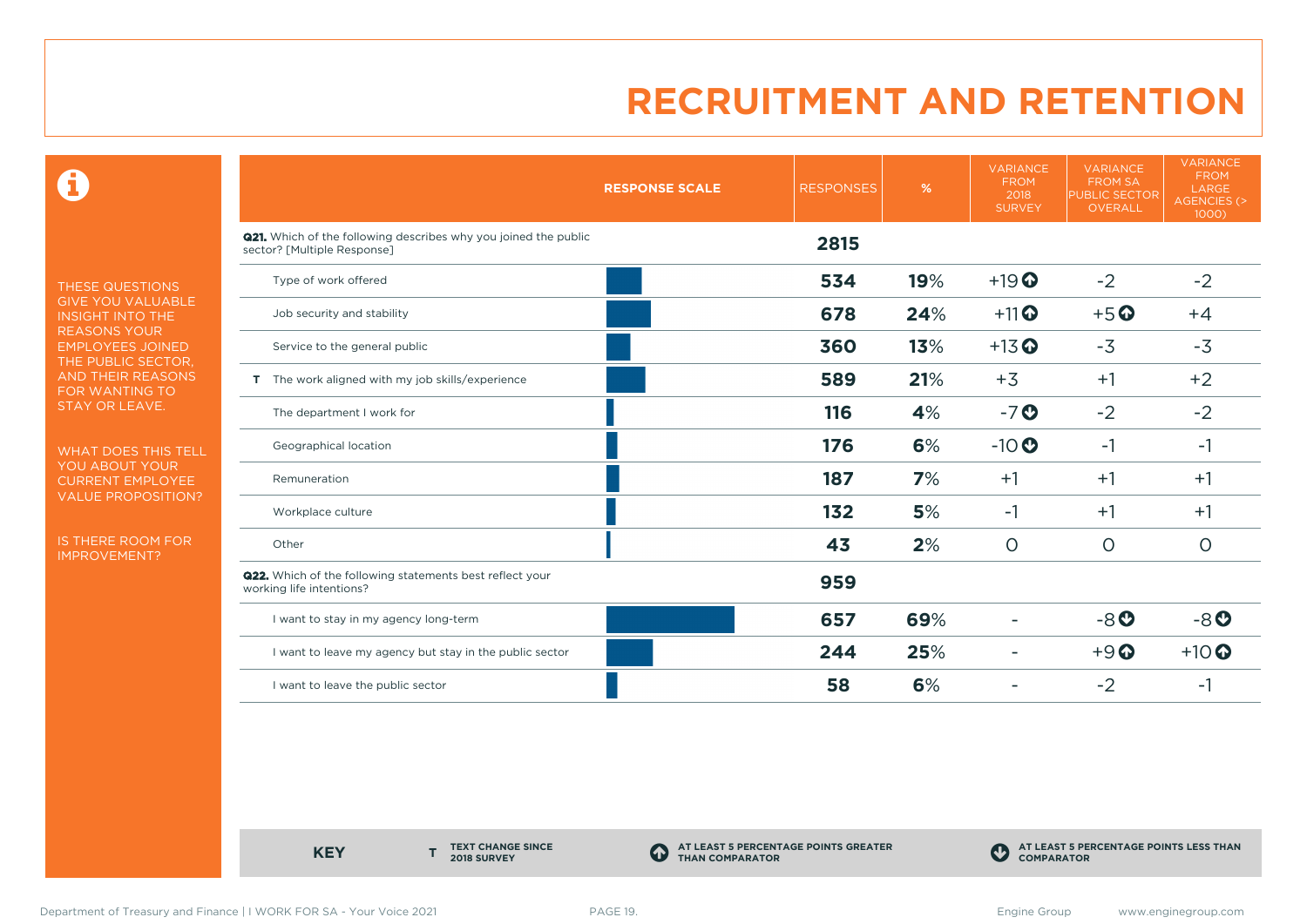0

THESE QUESTIONS GIVE YOU VALUABLE INSIGHT INTO THE REASONS YOUR EMPLOYEES JOINED THE PUBLIC SECTOR, AND THEIR REASONS FOR WANTING TO STAY OR LEAVE.

WHAT DOES THIS TELL YOU ABOUT YOUR CURRENT EMPLOYEE VALUE PROPOSITION?

IS THERE ROOM FOR IMPROVEMENT?

|                                                                                                        | <b>RESPONSE SCALE</b> | <b>RESPONSES</b> | %   | <b>VARIANCE</b><br><b>FROM</b><br>2018<br><b>SURVEY</b> | <b>VARIANCE</b><br><b>FROM SA</b><br><b>PUBLIC SECTOR</b><br><b>OVERALL</b> | <b>VARIANCE</b><br><b>FROM</b><br>LARGE<br>AGENCIES (><br>1000) |
|--------------------------------------------------------------------------------------------------------|-----------------------|------------------|-----|---------------------------------------------------------|-----------------------------------------------------------------------------|-----------------------------------------------------------------|
| <b>Q23a.</b> Which of the following describes your reasons for<br>wanting to stay? [Multiple Response] |                       | 3299             |     |                                                         |                                                                             |                                                                 |
| Long term career progression                                                                           |                       | 232              | 7%  |                                                         | $\circ$                                                                     | $\circ$                                                         |
| Type of work offered                                                                                   |                       | 380              | 12% |                                                         | $-1$                                                                        | $-1$                                                            |
| <b>Employment conditions</b>                                                                           |                       | 372              | 11% | ۰                                                       | $+1$                                                                        | $+1$                                                            |
| Job security and stability                                                                             |                       | 466              | 14% |                                                         | $+1$                                                                        | $\circ$                                                         |
| Service to the general public                                                                          |                       | 246              | 7%  |                                                         | $-3$                                                                        | $-3$                                                            |
| The work aligns with my job skills/experience                                                          |                       | 425              | 13% |                                                         | $\circ$                                                                     | $\circ$                                                         |
| The department I work for                                                                              |                       | 209              | 6%  |                                                         | $-1$                                                                        | $-1$                                                            |
| Geographical location                                                                                  |                       | 168              | 5%  |                                                         | $-1$                                                                        | $-1$                                                            |
| Remuneration                                                                                           |                       | <b>170</b>       | 5%  |                                                         | $+1$                                                                        | $\circ$                                                         |
| Workplace culture                                                                                      |                       | 185              | 6%  |                                                         | $\circ$                                                                     | $+1$                                                            |
| Confidence in immediate manager                                                                        |                       | 267              | 8%  |                                                         | $+1$                                                                        | $+2$                                                            |
| Confidence in senior management                                                                        |                       | 157              | 5%  |                                                         | $+2$                                                                        | $+2$                                                            |
| Other                                                                                                  |                       | 22               | 1%  |                                                         | $\circ$                                                                     | $\circ$                                                         |

**KEY C** 

**AT LEAST 5 PERCENTAGE POINTS GREATER THAN COMPARATOR**



Department of Treasury and Finance | I WORK FOR SA - Your Voice 2021 PAGE 20. Security and Engine Group www.enginegroup.com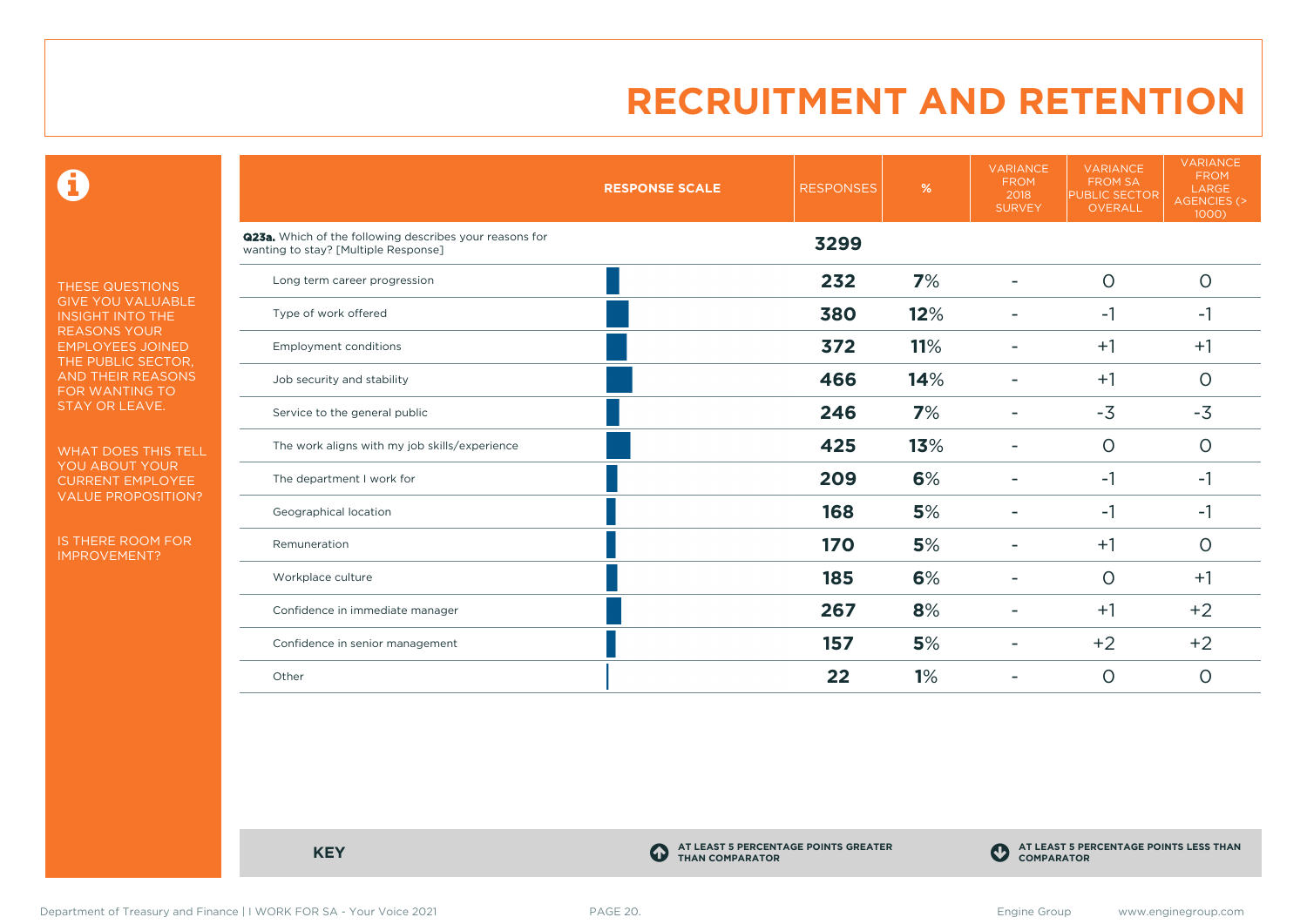0

THESE QUESTIONS GIVE YOU VALUABLE INSIGHT INTO THE REASONS YOUR EMPLOYEES JOINED THE PUBLIC SECTOR, AND THEIR REASONS FOR WANTING TO STAY OR LEAVE.

WHAT DOES THIS TELL YOU ABOUT YOUR CURRENT EMPLOYEE VALUE PROPOSITION?

IS THERE ROOM FOR IMPROVEMENT?

|                                                                                 | <b>RESPONSE SCALE</b> | <b>RESPONSES</b> | %   | <b>VARIANCE</b><br><b>FROM</b><br>2018<br><b>SURVEY</b> | <b>VARIANCE</b><br><b>FROM SA</b><br><b>PUBLIC SECTOR</b><br><b>OVERALL</b> | <b>VARIANCE</b><br><b>FROM</b><br>LARGE<br>AGENCIES (><br>1000) |
|---------------------------------------------------------------------------------|-----------------------|------------------|-----|---------------------------------------------------------|-----------------------------------------------------------------------------|-----------------------------------------------------------------|
| <b>Q23b.</b> Which of the following best describes when you intend to<br>leave? |                       | 299              |     |                                                         |                                                                             |                                                                 |
| I want to leave within 12 months                                                |                       | 134              | 45% | $\overline{\phantom{a}}$                                | $+5$ <sup>O</sup>                                                           | $+6$ <sup>O</sup>                                               |
| I want to leave within 1-2 years                                                |                       | 92               | 31% | ٠                                                       | $+4$                                                                        | $+4$                                                            |
| I want to leave within 2-5 years                                                |                       | 60               | 20% |                                                         | -4                                                                          | -4                                                              |
| I want to leave within 5+ years                                                 |                       | 13               | 4%  |                                                         | $-6o$                                                                       | -6 Q                                                            |

**KEY C** 

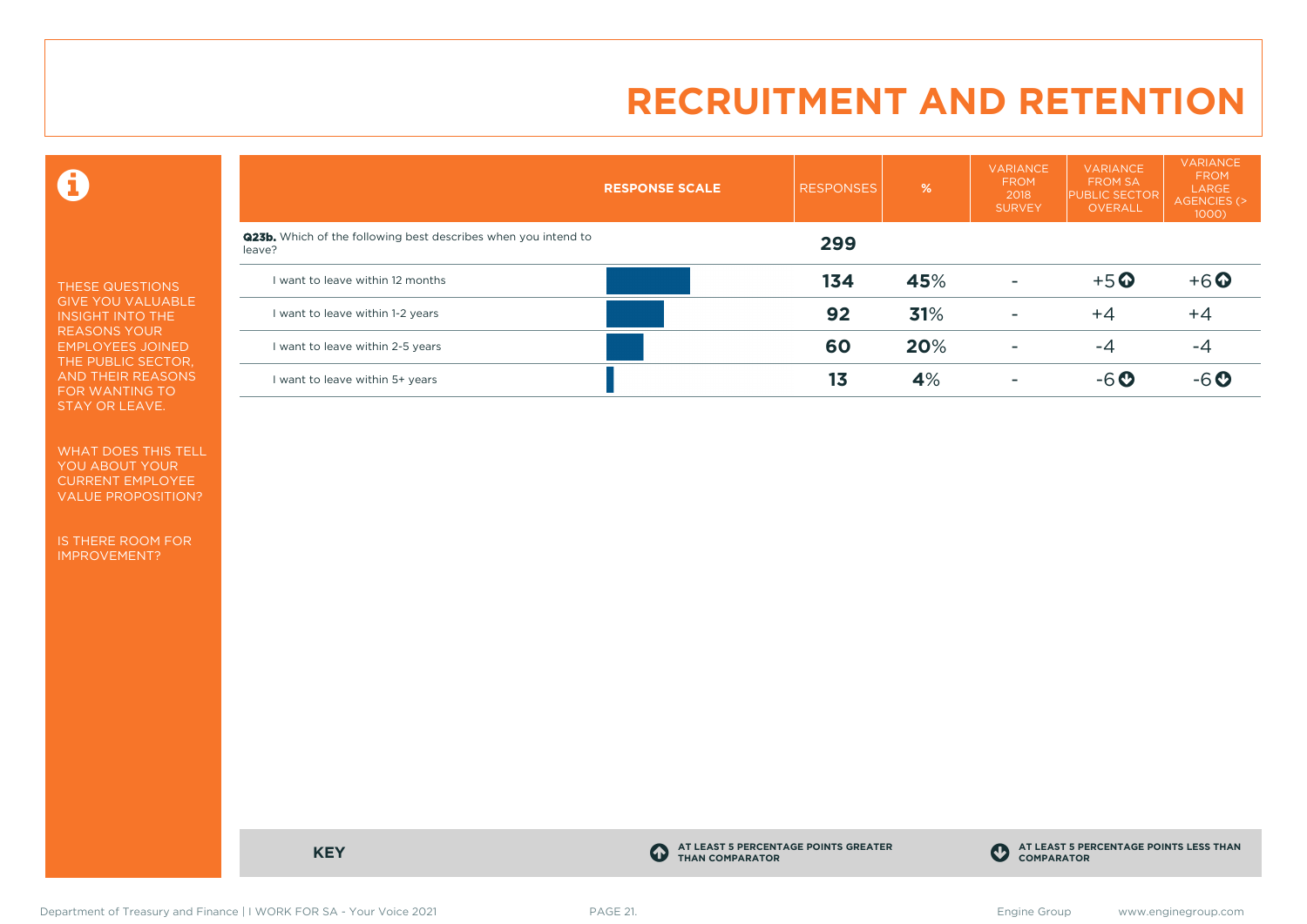0

THESE QUESTIONS GIVE YOU VALUABLE INSIGHT INTO THE REASONS YOUR EMPLOYEES JOINED THE PUBLIC SECTOR, AND THEIR REASONS FOR WANTING TO STAY OR LEAVE.

WHAT DOES THIS TELL YOU ABOUT YOUR CURRENT EMPLOYEE VALUE PROPOSITION?

IS THERE ROOM FOR IMPROVEMENT?

|                                                                                                 | <b>RESPONSE SCALE</b> | <b>RESPONSES</b> | %   | <b>VARIANCE</b><br><b>FROM</b><br>2018<br><b>SURVEY</b> | <b>VARIANCE</b><br><b>FROM SA</b><br><b>PUBLIC SECTOR</b><br>OVERALL | <b>VARIANCE</b><br><b>FROM</b><br>LARGE<br>AGENCIES (><br>1000) |
|-------------------------------------------------------------------------------------------------|-----------------------|------------------|-----|---------------------------------------------------------|----------------------------------------------------------------------|-----------------------------------------------------------------|
| Q23c. Which of the following describe your reasons for wanting<br>to leave? [Multiple Response] |                       | 1146             |     |                                                         |                                                                      |                                                                 |
| T There is a lack of future career opportunities                                                |                       | 169              | 15% | $-8o$                                                   | $+4$                                                                 | $+4$                                                            |
| I want to try a different type of work or I am seeking a<br>career change                       |                       | 115              | 10% | $-4$                                                    | $+3$                                                                 | $+3$                                                            |
| I am not fulfilled by the role I am in                                                          |                       | 105              | 9%  | $+9$ <sup><math>\odot</math></sup>                      | $\overline{O}$                                                       | $\circ$                                                         |
| T My expectations have not been met                                                             |                       | 54               | 5%  | $-7o$                                                   | $-1$                                                                 | -1                                                              |
| I am pursuing the next phase in my life/career journey                                          |                       | 118              | 10% | $+10$                                                   | $+1$                                                                 | $+2$                                                            |
| My workload is not manageable                                                                   |                       | 54               | 5%  | $+5$ <sup>O</sup>                                       | $-2$                                                                 | $-2$                                                            |
| I am not satisfied with my employment conditions                                                |                       | 42               | 4%  | $+4$                                                    | $-2$                                                                 | $-3$                                                            |
| The work does not fully utilise my skills and abilities                                         |                       | 100              | 9%  | $+9$ <sup><math>\odot</math></sup>                      | $+1$                                                                 | $+1$                                                            |
| I do not like the workplace culture                                                             |                       | 100              | 9%  | $-1$                                                    | $\circ$                                                              | $\Omega$                                                        |
| There is a lack of job security                                                                 |                       | 33               | 3%  | $+3$                                                    | $\circ$                                                              | $\circ$                                                         |
| I lack confidence in senior managers                                                            |                       | 112              | 10% | $+10$ <sup>O</sup>                                      | $\circ$                                                              | $\circ$                                                         |
| I am not satisfied with my current manager                                                      |                       | 45               | 4%  | $+4$                                                    | -1                                                                   | $-2$                                                            |
| Experiences of bullying, harassment or discrimination                                           |                       | 58               | 5%  | $+5$ <sup>O</sup>                                       | -1                                                                   | $-2$                                                            |
| Other                                                                                           |                       | 41               | 4%  | $+4$                                                    | 0                                                                    | $\circ$                                                         |

**KEY** 

**TEXT CHANGE SINCE 2018 SURVEY**

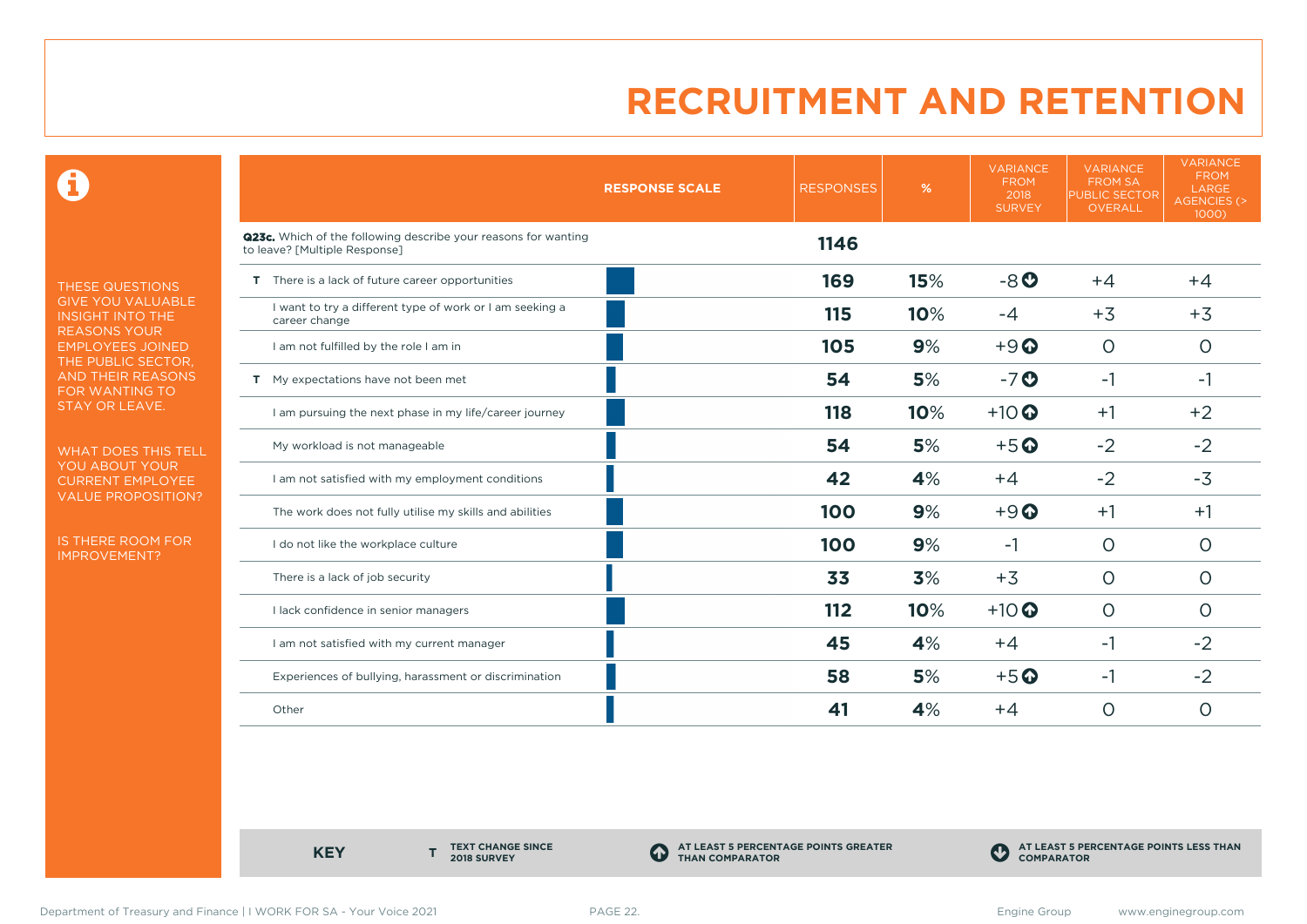$\mathbf \Omega$ 

THESE RESULTS GIVE YOU INSIGHT INTO THE EXTENT TO WHICH BULLYING AND HARASSMENT HAVE BEEN EXPERIENCED OR OBSERVED IN YOUR AGENCY / TEAM.

WHAT ACTION DO YOU NEED TO TAKE IN RESPONSE TO THESE RESULTS?

|                                                                                                                                                 | <b>RESPONSE SCALE</b> | <b>RESPONSES</b> | %   | <b>VARIANCE</b><br><b>FROM</b><br>2018<br><b>SURVEY</b> | <b>VARIANCE</b><br><b>FROM SA</b><br>PUBLIC SECTOR<br>OVERALL | <b>VARIANCE</b><br><b>FROM</b><br>LARGE<br><b>AGENCIES (&gt;</b><br>1000) |
|-------------------------------------------------------------------------------------------------------------------------------------------------|-----------------------|------------------|-----|---------------------------------------------------------|---------------------------------------------------------------|---------------------------------------------------------------------------|
| <b>Q24.</b> During the last 12 months, have you witnessed harassment<br>(including sexual harassment) or bullying in your current<br>workplace? |                       | 959              |     |                                                         |                                                               |                                                                           |
| Yes                                                                                                                                             |                       | 160              | 17% | $-11$ <sup>O</sup>                                      | $-12$ <sup>O</sup>                                            | $-14$ <sup>O</sup>                                                        |
| <b>No</b>                                                                                                                                       |                       | 687              | 72% | $+10$ <sup>O</sup>                                      | $+10$ <sup>O</sup>                                            | $+11$ <sup>O</sup>                                                        |
| Not sure                                                                                                                                        |                       | 112              | 12% | $+1$                                                    | $+3$                                                          | $+3$                                                                      |
| <b>Q24a.</b> What did you do in response to the bullying and<br>harassment you witnessed? [Multiple Response]                                   |                       | 279              |     |                                                         |                                                               |                                                                           |
| Submitted a report through the agency's formal WHS<br>system                                                                                    |                       | $\overline{2}$   | 1%  | $\overline{\phantom{a}}$                                | $-3$                                                          | $-3$                                                                      |
| Approached the person and asked them to stop                                                                                                    |                       | 24               | 9%  | $\overline{\phantom{a}}$                                | $-2$                                                          | $-2$                                                                      |
| Approached the victim and offered support                                                                                                       |                       | 73               | 26% | $\sim$                                                  | $+3$                                                          | $+3$                                                                      |
| Took leave                                                                                                                                      |                       | 18               | 6%  | $\overline{\phantom{a}}$                                | $+1$                                                          | $+1$                                                                      |
| Left the role/team/agency                                                                                                                       |                       | 8                | 3%  | Ξ.                                                      | $+1$                                                          | $+1$                                                                      |
| Sought support from a colleague                                                                                                                 |                       | 40               | 14% | $\blacksquare$                                          | $-1$                                                          | $-1$                                                                      |
| Sought support from a manager                                                                                                                   |                       | 39               | 14% | $\overline{\phantom{0}}$                                | $-2$                                                          | $-2$                                                                      |
| Accessed counselling through the agency's Employee<br>Assistance Program                                                                        |                       | $\mathbf{9}$     | 3%  | $\blacksquare$                                          | $-1$                                                          | $-1$                                                                      |
| Accessed professional help                                                                                                                      |                       | 17               | 6%  | $\overline{\phantom{a}}$                                | $+2$                                                          | $+2$                                                                      |
| Lodged a grievance or complaint                                                                                                                 |                       | 6                | 2%  | $\overline{\phantom{a}}$                                | $-2$                                                          | $-3$                                                                      |
| Nothing                                                                                                                                         |                       | 32               | 11% | $\overline{\phantom{a}}$                                | $+6$ <sup>O</sup>                                             | $+6$ $\odot$                                                              |
| Other                                                                                                                                           |                       | 11               | 4%  | $\blacksquare$                                          | $-1$                                                          | $\circ$                                                                   |

**KEY C** 

**AT LEAST 5 PERCENTAGE POINTS GREATER THAN COMPARATOR**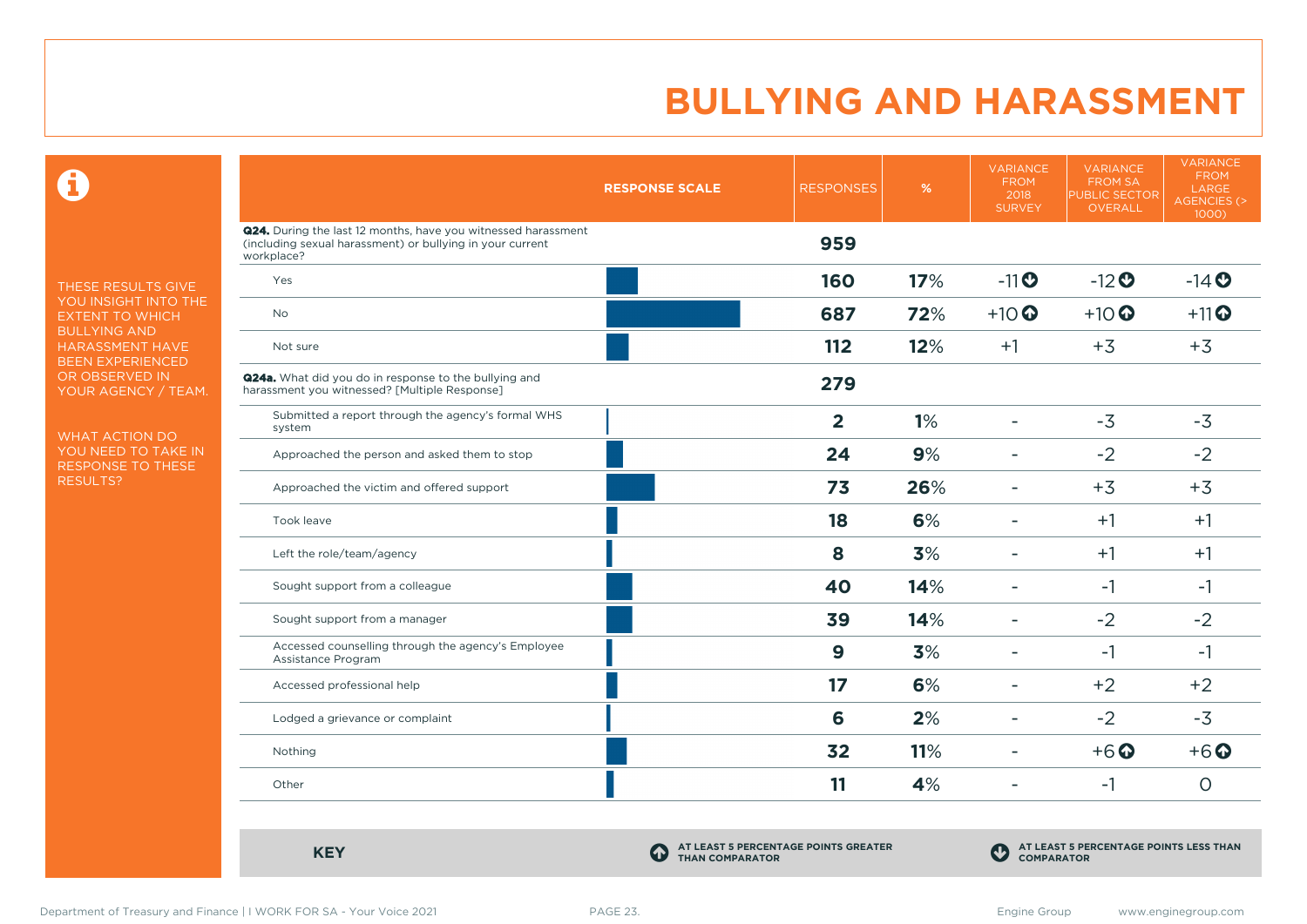0

THESE RESULTS GIVE YOU INSIGHT INTO THE EXTENT TO WHICH BULLYING AND HARASSMENT HAVE BEEN EXPERIENCED OR OBSERVED IN YOUR AGENCY / TEAM.

WHAT ACTION DO YOU NEED TO TAKE IN RESPONSE TO THESE RESULTS?

|                                                                                                                                                         | <b>RESPONSE SCALE</b> | <b>RESPONSES</b> | %   | <b>VARIANCE</b><br><b>FROM</b><br>2018<br><b>SURVEY</b> | <b>VARIANCE</b><br><b>FROM SA</b><br><b>PUBLIC SECTOR</b><br>OVERALL | <b>VARIANCE</b><br><b>FROM</b><br>LARGE<br><b>AGENCIES (&gt;</b><br>1000) |
|---------------------------------------------------------------------------------------------------------------------------------------------------------|-----------------------|------------------|-----|---------------------------------------------------------|----------------------------------------------------------------------|---------------------------------------------------------------------------|
| <b>Q25.</b> During the last 12 months, have you been subjected to<br>harassment (including sexual harassment) or bullying in your<br>current workplace? |                       | 956              |     |                                                         |                                                                      |                                                                           |
| Yes                                                                                                                                                     |                       | 91               | 10% | $-5o$                                                   | $-8o$                                                                | $-9o$                                                                     |
| <b>No</b>                                                                                                                                               |                       | 795              | 83% | $+4$                                                    | $+7$ $\odot$                                                         | $+8$ <sup>O</sup>                                                         |
| Not sure                                                                                                                                                |                       | 70               | 7%  | $+1$                                                    | $+1$                                                                 | $+1$                                                                      |
| <b>Q25a.</b> What type of harassment or bullying did you experience?<br>[Multiple Response]                                                             |                       | 161              |     |                                                         |                                                                      |                                                                           |
| Physical behaviour (e.g. assault, aggressive body<br>т<br>language)                                                                                     |                       | 9                | 6%  | $+5$ <sup>O</sup>                                       | $-2$                                                                 | $-2$                                                                      |
| Sexual harassment                                                                                                                                       |                       | 3                | 2%  | $-3$                                                    | $-1$                                                                 | $-1$                                                                      |
| Cyberbullying (e.g. harassment via IT or the spreading of<br>gossip/materials intended to defame or humiliate)                                          |                       | 4                | 2%  | $+2$                                                    | $-1$                                                                 | -1                                                                        |
| Verbal abuse (e.g. offensive language, derogatory<br>т<br>remarks, threats, shouting or screaming)                                                      |                       | 45               | 28% | $-4$                                                    | $-1$                                                                 | -1                                                                        |
| 'Initiations' or pranks                                                                                                                                 |                       |                  | 1%  | $\circ$                                                 | $-1$                                                                 | -1                                                                        |
| Interference with your personal property or work<br>equipment                                                                                           |                       | 5                | 3%  | $\circ$                                                 | $-1$                                                                 | -1                                                                        |
| Interference with work tasks (i.e. withholding needed<br>information, undermining or sabotage)                                                          |                       | 39               | 24% | $-2$                                                    | $\Omega$                                                             | $+1$                                                                      |
| Inappropriate and unfair application of work policies or<br>rules (e.g. perf mgmt, access to leave, access to L&D)                                      |                       | 41               | 25% | $+6$ <sup>O</sup>                                       | $+8$ <sup><math>\odot</math></sup>                                   | $+7$ $\odot$                                                              |
| Other                                                                                                                                                   |                       | 14               | 9%  | $-3$                                                    | -1                                                                   | -1                                                                        |

**KEY** 

**TEXT CHANGE SINCE 2018 SURVEY**

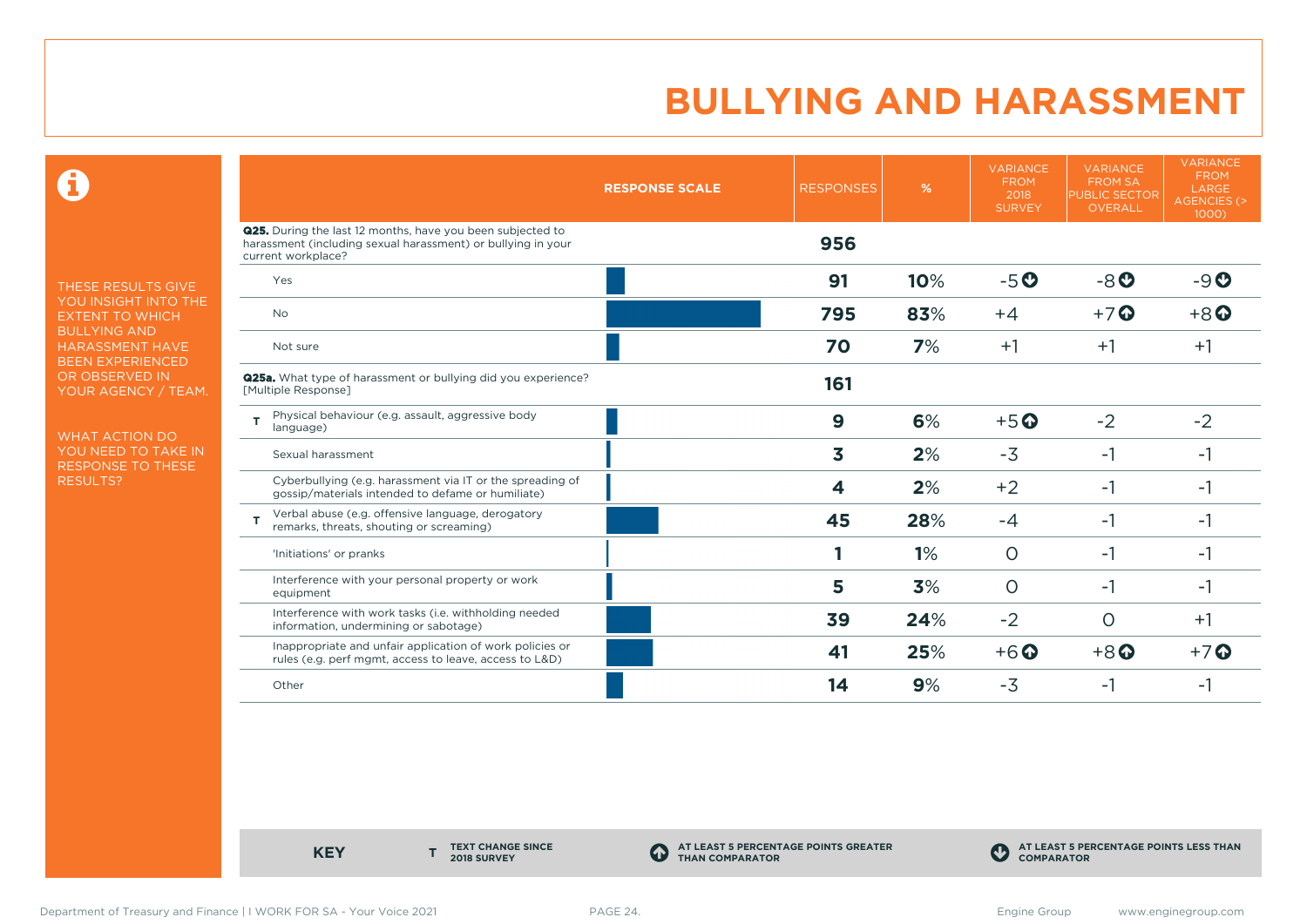0

THESE RESULTS GIVE YOU INSIGHT INTO THE EXTENT TO WHICH BULLYING AND HARASSMENT HAVE BEEN EXPERIENCED OR OBSERVED IN YOUR AGENCY / TEAM.

WHAT ACTION DO YOU NEED TO TAKE IN RESPONSE TO THESE RESULTS?

|                                                                                  | <b>RESPONSE SCALE</b> | <b>RESPONSES</b>        | $\%$ | <b>VARIANCE</b><br><b>FROM</b><br>2018<br><b>SURVEY</b> | <b>VARIANCE</b><br><b>FROM SA</b><br><b>PUBLIC SECTOR</b><br><b>OVERALL</b> | <b>VARIANCE</b><br><b>FROM</b><br>LARGE<br><b>AGENCIES (&gt;</b><br>1000) |
|----------------------------------------------------------------------------------|-----------------------|-------------------------|------|---------------------------------------------------------|-----------------------------------------------------------------------------|---------------------------------------------------------------------------|
| Q25b. Who was responsible for the harassment or bullying?<br>[Multiple Response] |                       | 130                     |      |                                                         |                                                                             |                                                                           |
| Someone more junior than you                                                     |                       | 10                      | 8%   | $-14$ <b>O</b>                                          | $+1$                                                                        | $+1$                                                                      |
| Client, customer or stakeholder                                                  |                       | 4                       | 3%   | $-11$ $\odot$                                           | $-3$                                                                        | $-3$                                                                      |
| Co-worker<br>Τ.                                                                  |                       | 25                      | 19%  | $-8o$                                                   | $-7o$                                                                       | $-7o$                                                                     |
| A group of co-workers                                                            |                       | 9                       | 7%   | $-16o$                                                  | $-1$                                                                        | -1                                                                        |
| Contractor                                                                       |                       | $\mathbf{o}$            | 0%   | $\circ$                                                 | $-1$                                                                        | -1                                                                        |
| Consultant/service provider                                                      |                       | $\overline{\mathbf{2}}$ | 2%   | $-3$                                                    | O                                                                           | 0                                                                         |
| Representative of another South Australian Public Sector<br>agency               |                       | $\mathbf 0$             | 0%   | $-4$                                                    | $-1$                                                                        | $-1$                                                                      |
| Your current manager                                                             |                       | 23                      | 18%  | $+18$ <sup>O</sup>                                      | $+1$                                                                        | $+1$                                                                      |
| A previous manager                                                               |                       | 19                      | 15%  | $+15$ <sup>O</sup>                                      | $+5$ <sup>O</sup>                                                           | $+5$ <sup>O</sup>                                                         |
| Someone more senior than you (other than your<br>manager)                        |                       | 35                      | 27%  | $+26$ <sup>O</sup>                                      | $+5$ <sup>O</sup>                                                           | $+5$ <sup>O</sup>                                                         |
| Minister or ministerial adviser                                                  |                       |                         | 1%   | -4                                                      | $\circ$                                                                     | $\circ$                                                                   |
| Unknown                                                                          |                       | $\mathbf{2}$            | 2%   | $+2$                                                    | $+1$                                                                        | $+1$                                                                      |

**KEY** 

**TEXT CHANGE SINCE 2018 SURVEY**

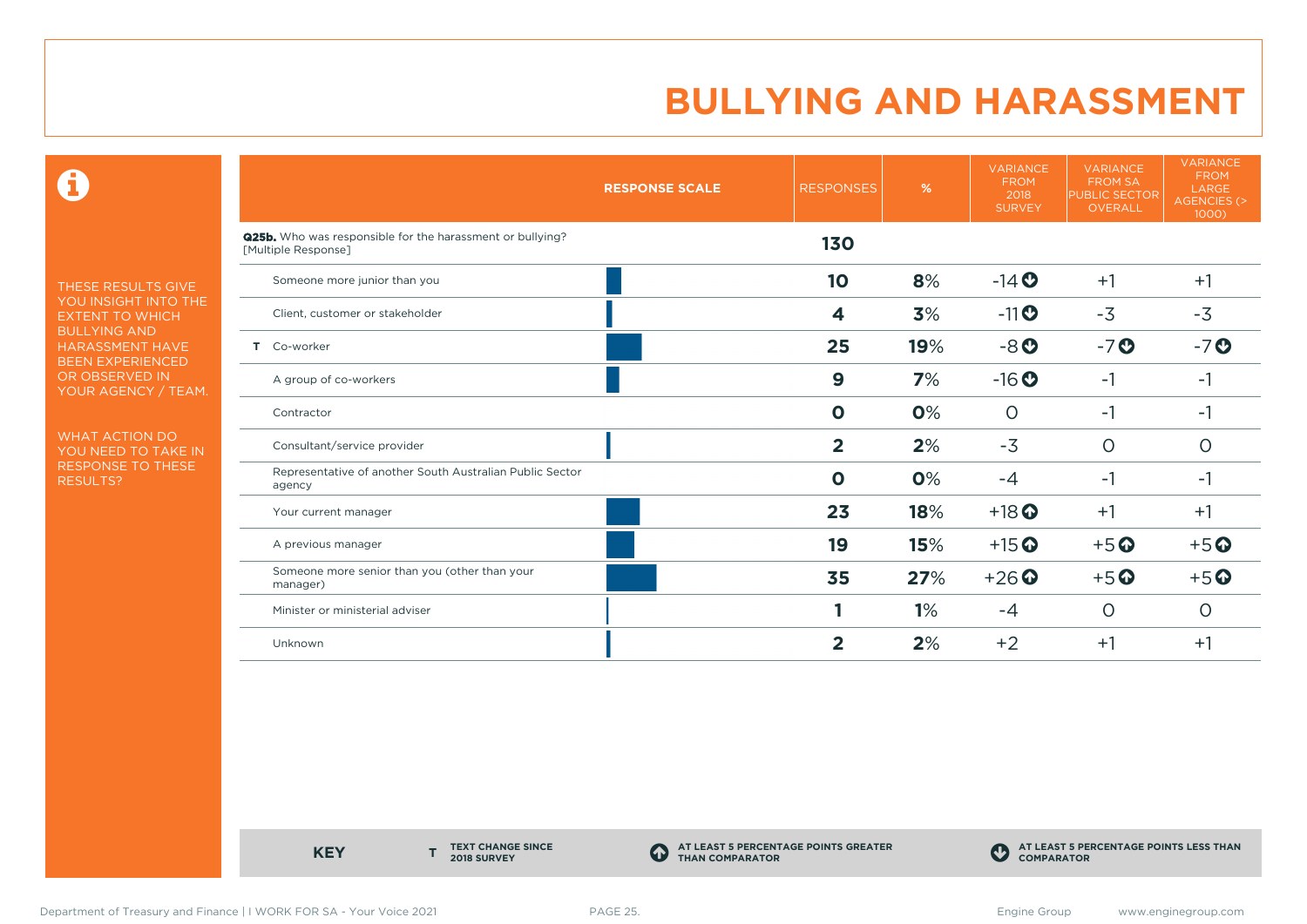0

THESE RESULTS GIVE YOU INSIGHT INTO THE EXTENT TO WHICH BULLYING AND HARASSMENT HAVE BEEN EXPERIENCED OR OBSERVED IN YOUR AGENCY / TEAM.

WHAT ACTION DO YOU NEED TO TAKE IN RESPONSE TO THESE RESULTS?

|                                                                                                                 | <b>RESPONSE SCALE</b> | <b>RESPONSES</b> | $\%$ | <b>VARIANCE</b><br><b>FROM</b><br>2018<br><b>SURVEY</b> | <b>VARIANCE</b><br><b>FROM SA</b><br><b>PUBLIC SECTOR</b><br><b>OVERALL</b> | <b>VARIANCE</b><br><b>FROM</b><br>LARGE<br><b>AGENCIES (&gt;</b><br>1000) |
|-----------------------------------------------------------------------------------------------------------------|-----------------------|------------------|------|---------------------------------------------------------|-----------------------------------------------------------------------------|---------------------------------------------------------------------------|
| <b>Q25c.</b> What did you do in response to the bullying and<br>harassment you experienced? [Multiple Response] |                       | 182              |      |                                                         |                                                                             |                                                                           |
| Lodged an internal grievance or complaint                                                                       |                       | 11               | 6%   |                                                         | $-2$                                                                        | $-2$                                                                      |
| Lodged an external complaint (e.g. with the Equal<br>Opportunity Commission, SafeWork SA or the ICAC)           |                       | $\mathbf 0$      | 0%   |                                                         | $-1$                                                                        | $-1$                                                                      |
| Took leave                                                                                                      |                       | 24               | 13%  |                                                         | $+3$                                                                        | $+3$                                                                      |
| Submitted a workers compensation claim                                                                          |                       |                  | 1%   |                                                         | $\circ$                                                                     | $-1$                                                                      |
| Left the role/team/agency                                                                                       |                       | 9                | 5%   |                                                         | $+1$                                                                        | $+1$                                                                      |
| Accessed counselling through the agency's Employee<br>Assistance Program (EAP)                                  |                       | 8                | 4%   |                                                         | $-2$                                                                        | $-2$                                                                      |
| Accessed professional help (other than EAP)                                                                     |                       | 20               | 11%  |                                                         | $+4$                                                                        | $+4$                                                                      |
| Sought support from my manager                                                                                  |                       | 25               | 14%  |                                                         | $-3$                                                                        | $-3$                                                                      |
| Sought support from a colleague                                                                                 |                       | 37               | 20%  |                                                         | -1                                                                          | $-1$                                                                      |
| Approached the person and asked them to stop                                                                    |                       | 15               | 8%   |                                                         | $-1$                                                                        | -1                                                                        |
| Nothing                                                                                                         |                       | 16               | 9%   |                                                         | O                                                                           | O                                                                         |
| Other                                                                                                           |                       | 16               | 9%   |                                                         | $+2$                                                                        | $+2$                                                                      |

**KEY C** 

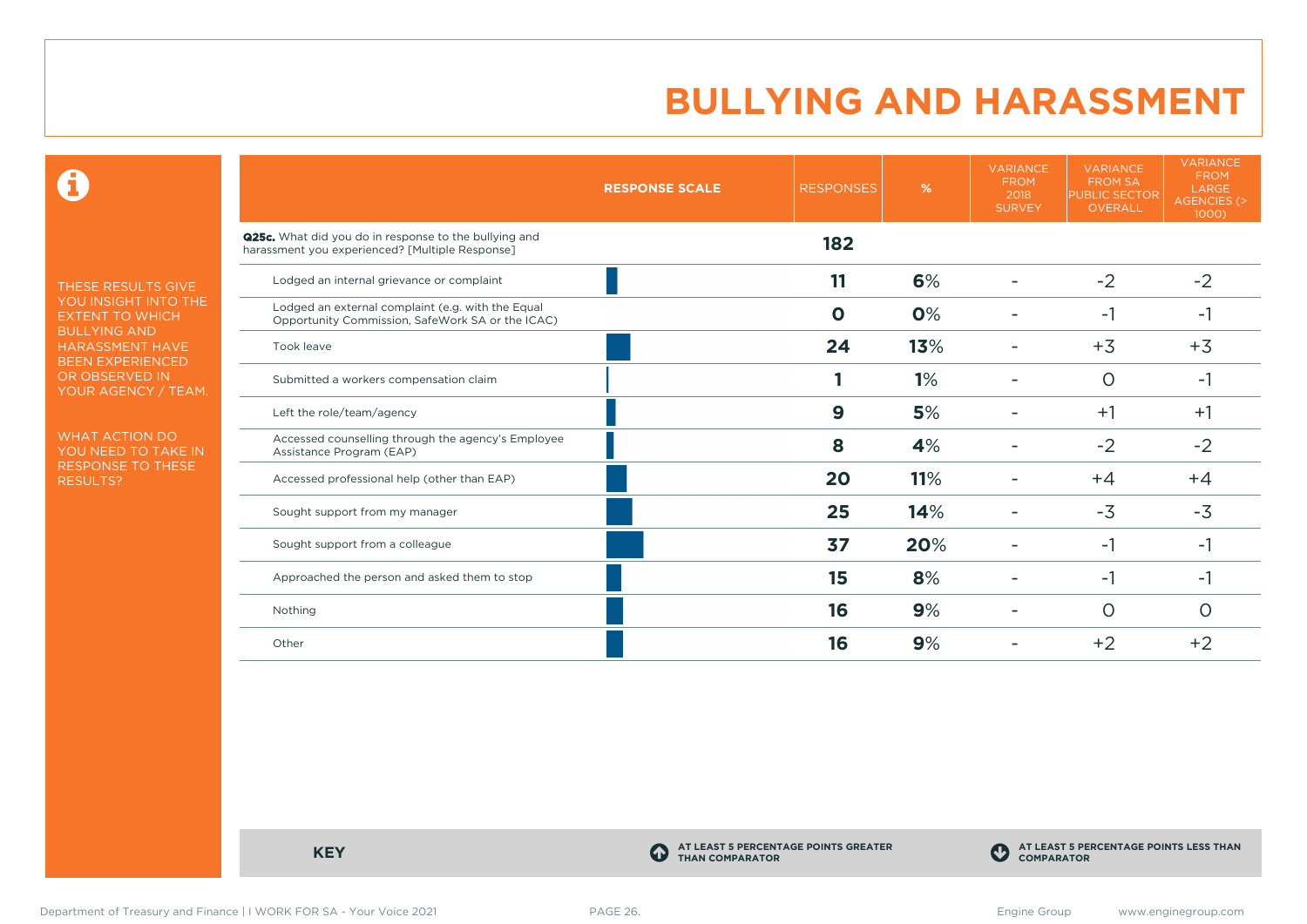0

THESE RESULTS GIVE YOU INSIGHT INTO THE EXTENT TO WHICH BULLYING AND HARASSMENT HAVE BEEN EXPERIENCED OR OBSERVED IN YOUR AGENCY / TEAM.

WHAT ACTION DO YOU NEED TO TAKE IN RESPONSE TO THESE RESULTS?

|                                                                | <b>RESPONSE SCALE</b> | <b>RESPONSES</b> | $\frac{9}{6}$ | <b>VARIANCE</b><br><b>FROM</b><br>2018<br><b>SURVEY</b> | <b>VARIANCE</b><br><b>FROM SA</b><br><b>PUBLIC SECTOR</b><br><b>OVERALL</b> | <b>VARIANCE</b><br><b>FROM</b><br>LARGE<br><b>AGENCIES (&gt;</b><br>$1000$ ) |
|----------------------------------------------------------------|-----------------------|------------------|---------------|---------------------------------------------------------|-----------------------------------------------------------------------------|------------------------------------------------------------------------------|
| <b>Q25d.</b> Was your complaint resolved to your satisfaction? |                       | 11               |               |                                                         |                                                                             |                                                                              |
| Yes                                                            |                       | 5                | 45%           | $+5$ <sup>O</sup>                                       | $+30$ <sup>O</sup>                                                          | $+30$                                                                        |
| No                                                             |                       | 4                | 36%           | $+16$ <sup>O</sup>                                      | $-18$ <b>O</b>                                                              | $-19O$                                                                       |
| Unsure                                                         |                       |                  | 9%            | $+9$ <sup><math>\odot</math></sup>                      | $-4$                                                                        | $-3$                                                                         |
| The complaint is still being processed                         |                       |                  | 9%            | $-31$ <sup>O</sup>                                      | $-8$ $O$                                                                    | $-8o$                                                                        |

**KEY C** 

**AT LEAST 5 PERCENTAGE POINTS GREATER THAN COMPARATOR**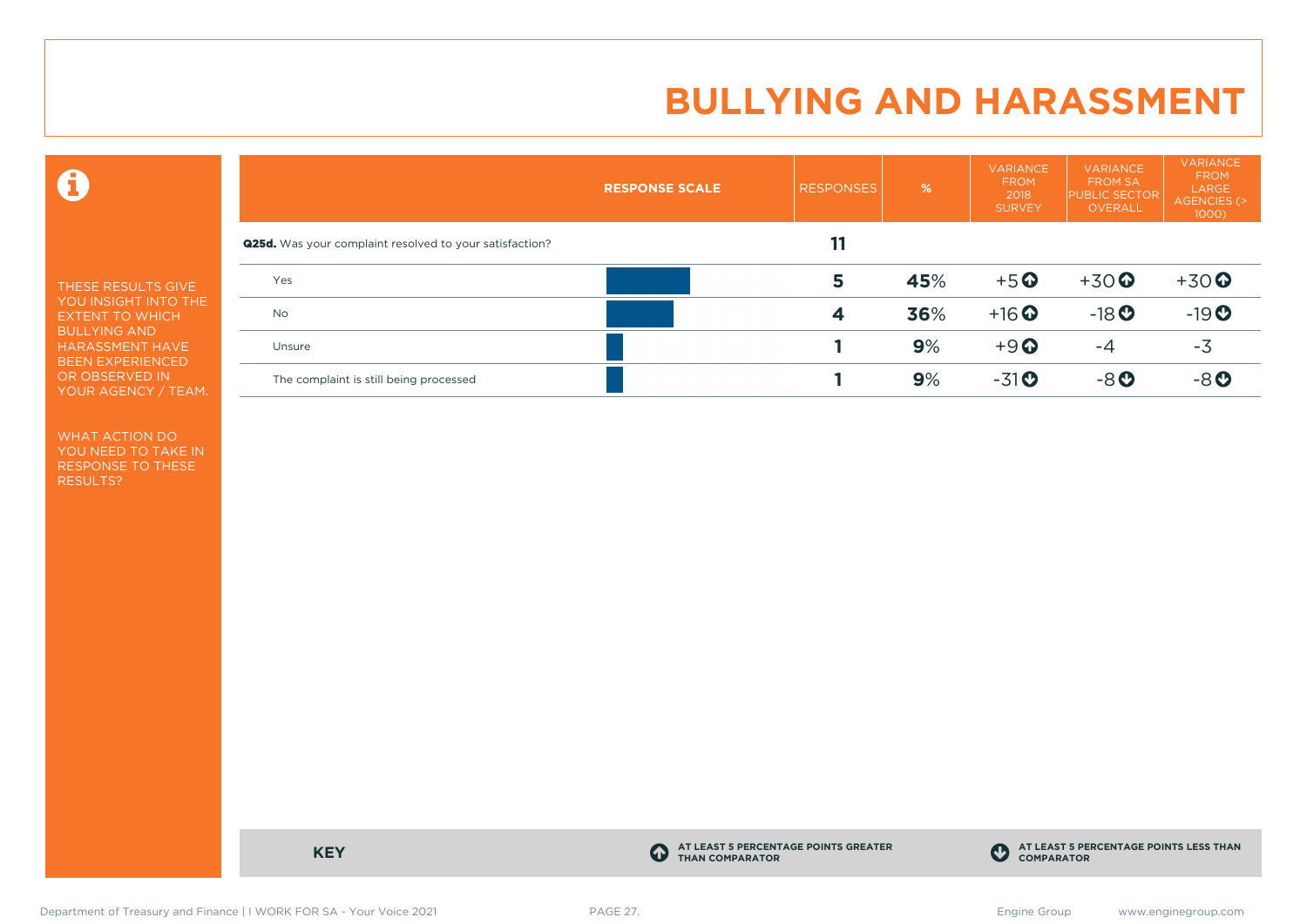0

THESE RESULTS GIVE YOU INSIGHT INTO THE EXTENT TO WHICH BULLYING AND HARASSMENT HAVE BEEN EXPERIENCED OR OBSERVED IN YOUR AGENCY / TEAM.

WHAT ACTION DO YOU NEED TO TAKE IN RESPONSE TO THESE RESULTS?

|                                                               | <b>RESPONSE SCALE</b> | <b>RESPONSES</b> | %   | <b>VARIANCE</b><br><b>FROM</b><br>2018<br><b>SURVEY</b> | <b>VARIANCE</b><br><b>FROM SA</b><br><b>PUBLIC SECTOR</b><br>OVERALL | <b>VARIANCE</b><br><b>FROM</b><br>LARGE<br>AGENCIES (><br>1000) |
|---------------------------------------------------------------|-----------------------|------------------|-----|---------------------------------------------------------|----------------------------------------------------------------------|-----------------------------------------------------------------|
| <b>Q25e.</b> Why did you not lodge one? [Multiple Response]   |                       | 243              |     |                                                         |                                                                      |                                                                 |
| The matter was resolved informally                            |                       | 10               | 4%  |                                                         | $-1$                                                                 | $-1$                                                            |
| It could affect my career                                     |                       | 40               | 16% |                                                         | $+2$                                                                 | $+2$                                                            |
| It could affect my working relationships                      |                       | 44               | 18% |                                                         | $\circ$                                                              | $\circ$                                                         |
| Managers accepted the behaviour                               |                       | 27               | 11% |                                                         | $+1$                                                                 | $+1$                                                            |
| I did not trust that action would be taken                    |                       | 49               | 20% |                                                         | $-1$                                                                 | -1                                                              |
| I didn't think anyone would believe me                        |                       | 7                | 3%  |                                                         | -1                                                                   | -1                                                              |
| I did not have enough evidence                                |                       | 18               | 7%  |                                                         | $+2$                                                                 | $+2$                                                            |
| I did not think the harassment/bullying was serious<br>enough |                       | 1 <sub>3</sub>   | 5%  |                                                         | -1                                                                   | -1                                                              |
| I did not know how to report it                               |                       | 6                | 2%  |                                                         | -1                                                                   | -1                                                              |
| I thought the reporting process was too difficult             |                       | 6                | 2%  |                                                         | $-1$                                                                 | -1                                                              |
| I thought that action would be too slow                       |                       | 5                | 2%  |                                                         | -1                                                                   | -1                                                              |
| Other                                                         |                       | 18               | 7%  |                                                         | $+1$                                                                 | $+1$                                                            |

**KEY C** 

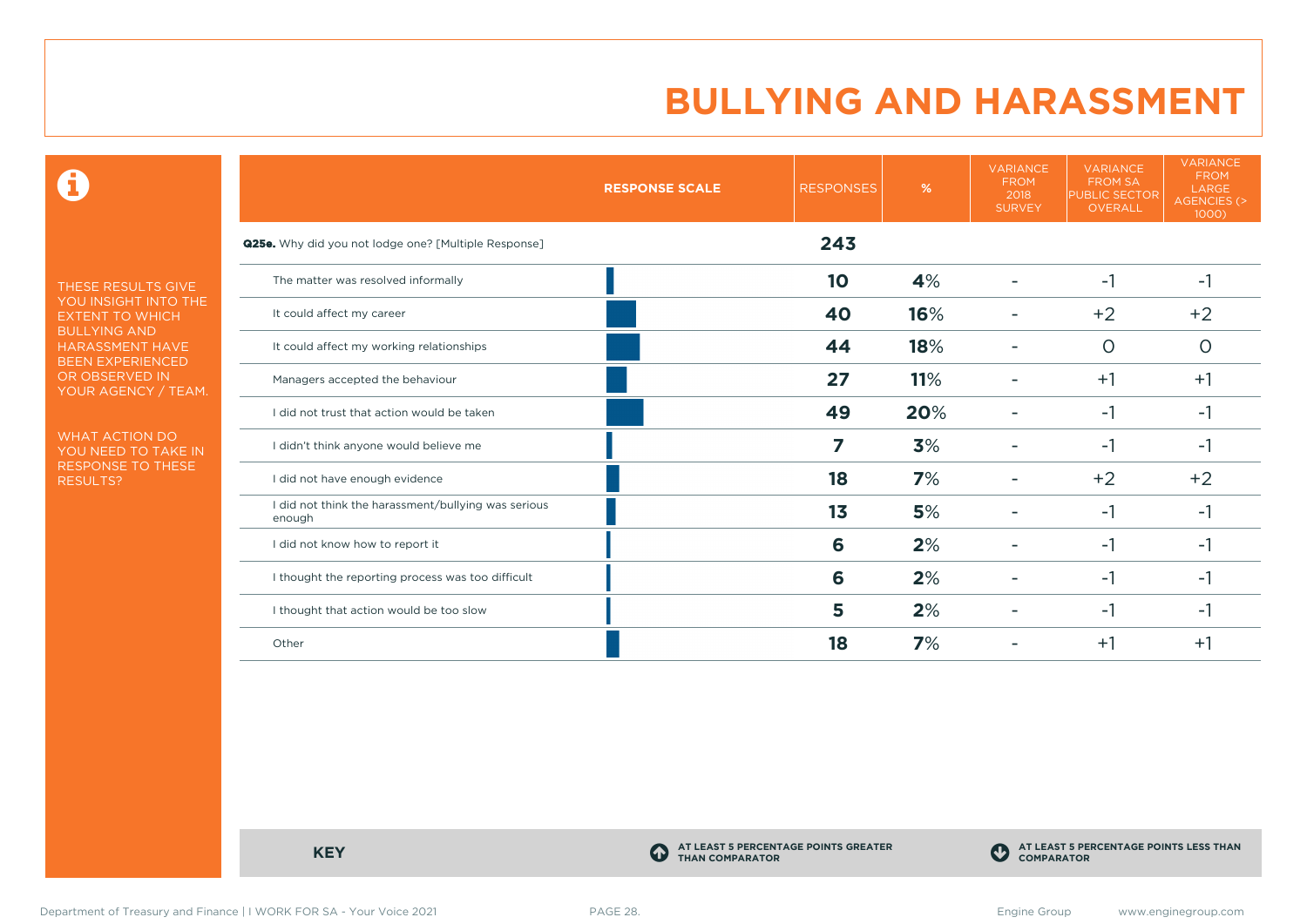### **DISCRIMINATION**

 $\mathbf \Theta$ 

THESE RESULTS GIVE YOU INSIGHT INTO EXPERIENCES OF DISCRIMINATION IN THIS AGENCY / TEAM

WHAT ACTION DO YOU NEED TO TAKE IN RESPONSE TO THESE RESULTS?

|                                                                                                                             | <b>RESPONSE SCALE</b> | <b>RESPONSES</b> | %   | <b>VARIANCE</b><br><b>FROM</b><br>2018<br><b>SURVEY</b> | <b>VARIANCE</b><br><b>FROM SA</b><br><b>PUBLIC SECTOR</b><br>OVERALL | <b>VARIANCE</b><br><b>FROM</b><br>LARGE<br>AGENCIES (><br>$1000$ ) |
|-----------------------------------------------------------------------------------------------------------------------------|-----------------------|------------------|-----|---------------------------------------------------------|----------------------------------------------------------------------|--------------------------------------------------------------------|
| <b>Q26.</b> During the last 12 months, in your current agency, have you<br>personally experienced workplace discrimination? |                       | 958              |     |                                                         |                                                                      |                                                                    |
| <b>No</b>                                                                                                                   |                       | 806              | 84% |                                                         | $+2$                                                                 | $+3$                                                               |
| Yes, from people in my agency                                                                                               |                       | 70               | 7%  | $\overline{\phantom{a}}$                                | $-2$                                                                 | -2                                                                 |
| Yes, from people outside my agency                                                                                          |                       |                  | 0%  | <b>11</b>                                               | - 1                                                                  | ÷.                                                                 |
| Don't know                                                                                                                  |                       | 78               | 8%  | <b>11</b>                                               |                                                                      |                                                                    |

**KEY C** 

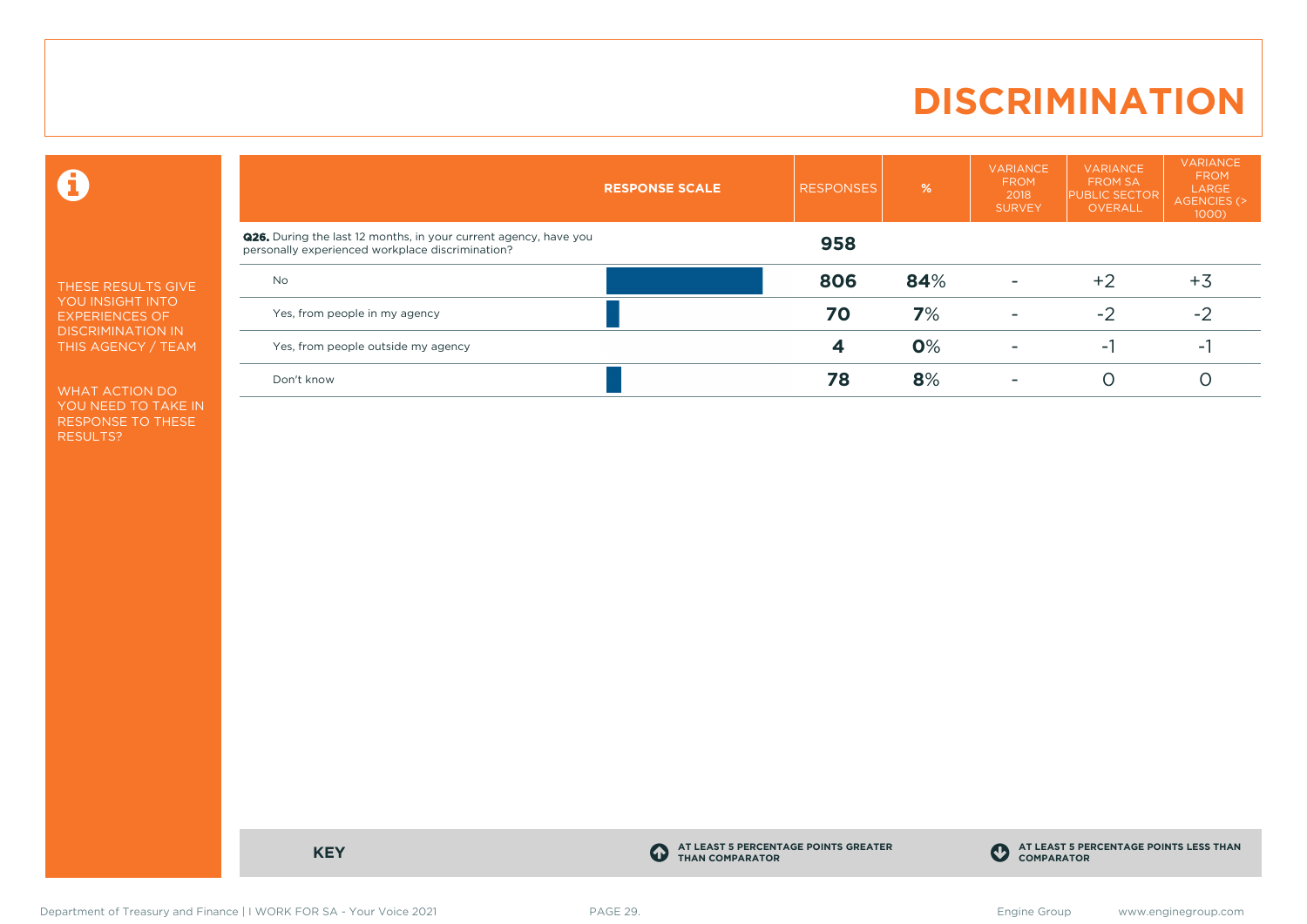### **DISCRIMINATION**

 $\mathbf \Theta$ 

THESE RESULTS GIVE YOU INSIGHT INTO EXPERIENCES OF DISCRIMINATION IN THIS AGENCY / TEAM

WHAT ACTION DO YOU NEED TO TAKE IN RESPONSE TO THESE RESULTS?

|                                                                                   | <b>RESPONSE SCALE</b> | <b>RESPONSES</b> | $\%$ | <b>VARIANCE</b><br><b>FROM</b><br>2018<br><b>SURVEY</b> | <b>VARIANCE</b><br>FROM SA<br>PUBLIC SECTOR<br><b>OVERALL</b> | <b>VARIANCE</b><br><b>FROM</b><br>LARGE<br>AGENCIES (><br>1000) |
|-----------------------------------------------------------------------------------|-----------------------|------------------|------|---------------------------------------------------------|---------------------------------------------------------------|-----------------------------------------------------------------|
| Q26a. What was the type of discrimination you experienced?<br>[Multiple Response] |                       | 129              |      |                                                         |                                                               |                                                                 |
| Age                                                                               |                       | 18               | 14%  | $\blacksquare$                                          | $-1$                                                          | $-1$                                                            |
| Breastfeeding                                                                     |                       | $\mathbf 0$      | 0%   | ۰                                                       | $\Omega$                                                      | $\Omega$                                                        |
| Caring responsibilities                                                           |                       | 4                | 3%   | $\overline{\phantom{a}}$                                | $-3$                                                          | $-3$                                                            |
| Disability/impairment                                                             |                       | 5                | 4%   | $\overline{\phantom{a}}$                                | $\circ$                                                       | $\circ$                                                         |
| Gender identity/gender history                                                    |                       | 6                | 5%   | ٠                                                       | $\circ$                                                       | $\circ$                                                         |
| Marital status                                                                    |                       | 3                | 2%   | $\overline{\phantom{a}}$                                | $+1$                                                          | $+1$                                                            |
| Part-time work status                                                             |                       | 12               | 9%   | $\blacksquare$                                          | $+1$                                                          | $+1$                                                            |
| Political conviction including trade union activity                               |                       | $\overline{2}$   | 2%   | ۰                                                       | $-1$                                                          | -1                                                              |
| Pregnancy including maternity/paternity leave status                              |                       | $\overline{2}$   | 2%   | $\overline{\phantom{a}}$                                | $\Omega$                                                      | $\Omega$                                                        |
| Race/cultural background                                                          |                       | 18               | 14%  | $\blacksquare$                                          | $\circ$                                                       | -1                                                              |
| Religious conviction                                                              |                       | $\mathbf 0$      | 0%   | $\overline{\phantom{0}}$                                | $-1$                                                          | -1                                                              |
| Sex                                                                               |                       | $\boldsymbol{9}$ | 7%   | $\overline{\phantom{a}}$                                | $-1$                                                          | $\circ$                                                         |
| Sexual orientation                                                                |                       |                  | 1%   | $\overline{\phantom{a}}$                                | $-1$                                                          | $-1$                                                            |
| Work from home/remote status                                                      |                       | 23               | 18%  | $\overline{\phantom{a}}$                                | $+12$ <sup>O</sup>                                            | $+12$ <sup>O</sup>                                              |
| Physical health/mental health challenges (not defined as a<br>disability)         |                       | 15               | 12%  | ۰                                                       | $+2$                                                          | $+2$                                                            |
| Other                                                                             |                       | 11               | 9%   | $\overline{\phantom{a}}$                                | $-7o$                                                         | $-7$ $\odot$                                                    |
|                                                                                   |                       |                  |      |                                                         |                                                               |                                                                 |

**KEY C**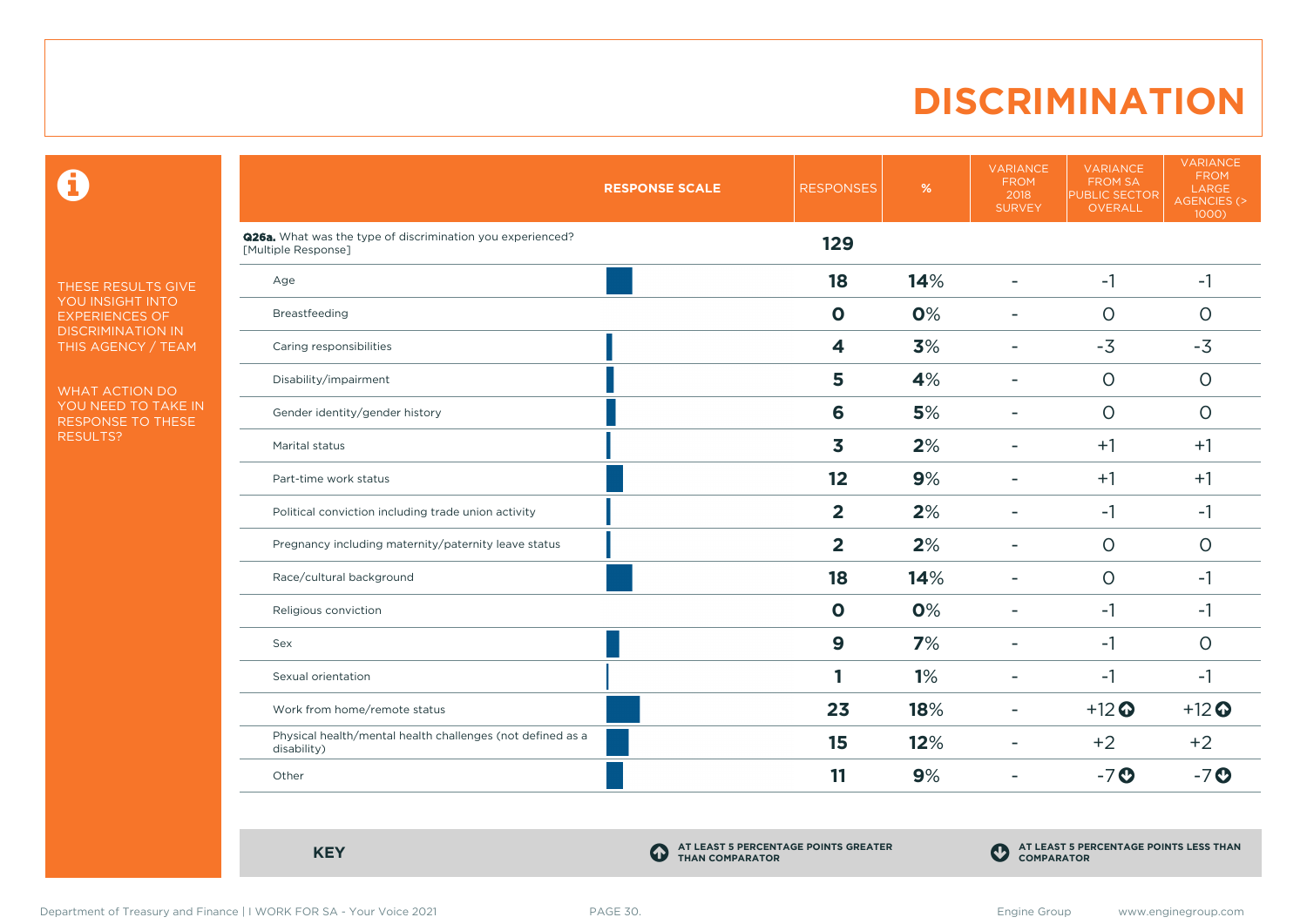# **APPENDIX A: METHODOLOLOGY**

#### SURVEY TIMEFRAME

This report contains results for the I WORK FOR SA - Your Voice Survey 2021, which was open from 27 April to 28 May 2021.

#### INDEX CALCULATIONS

Where questions have been grouped together to form an index for example Enabling High Performance, this has been calculated by adding the positive scores of all items in the group, and then dividing by the total number of respondents across all questions in the group to create a % positive average figure. For ease of reporting this figure has been rounded. Please note this does not apply to the Engagement Index which has been calculated using the method outlined below.

#### EMPLOYEE ENGAGEMENT INDEX

Scores are assigned to each of the question responses in the index (100% Strongly agree, 75% Agree, 50% Neither agree nor disagree, 25% Disagree, and 0% Strongly disagree). Once the scores are added together these are then divided by the number of respondents to create an average % positive. For ease of reporting this figure has been rounded.

#### KEY DRIVER ANALYSIS

Experience tells us that a successful response to survey results requires focus on key priorities. Key driver analysis (KDA) helps identify these priority areas. Statistical techniques including factor and regression analysis identifies the factors (groups of questions) and individual questions with the strongest influence on your engagement index.

Firstly, factor analysis identifies patterns in the survey questions, allowing us to see if a group of questions are measuring the same underlying characteristic(s) (i.e. they belong to the same survey theme). This statistical technique assumes that when questions are answered in a similar way, the employee is thinking about the same underlying theme.

Regression analysis is then used to identify questions most likely to influence and drive employee engagement within each theme. This is achieved by developing a statistical model which determines the importance ('weight') of each question on engagement. These weights are used to identify which questions have the most impact on engagement. Once we know the highest impacting factors, to simplify reporting we take the highest impacting questions from the top factors to determine 5 key driver questions.

In order to assist smaller organisations and teams to obtain a set of priorities or 'key drivers' we also use local driver analysis (LDA). This is an automated technique which uses correlation analysis to explore the relationship between the survey questions and engagement. Correlation will rank survey questions, and the top 5 are reported as 'key drivers'. Where a team has less than 20 respondents' drivers are inherited from the parent unit.